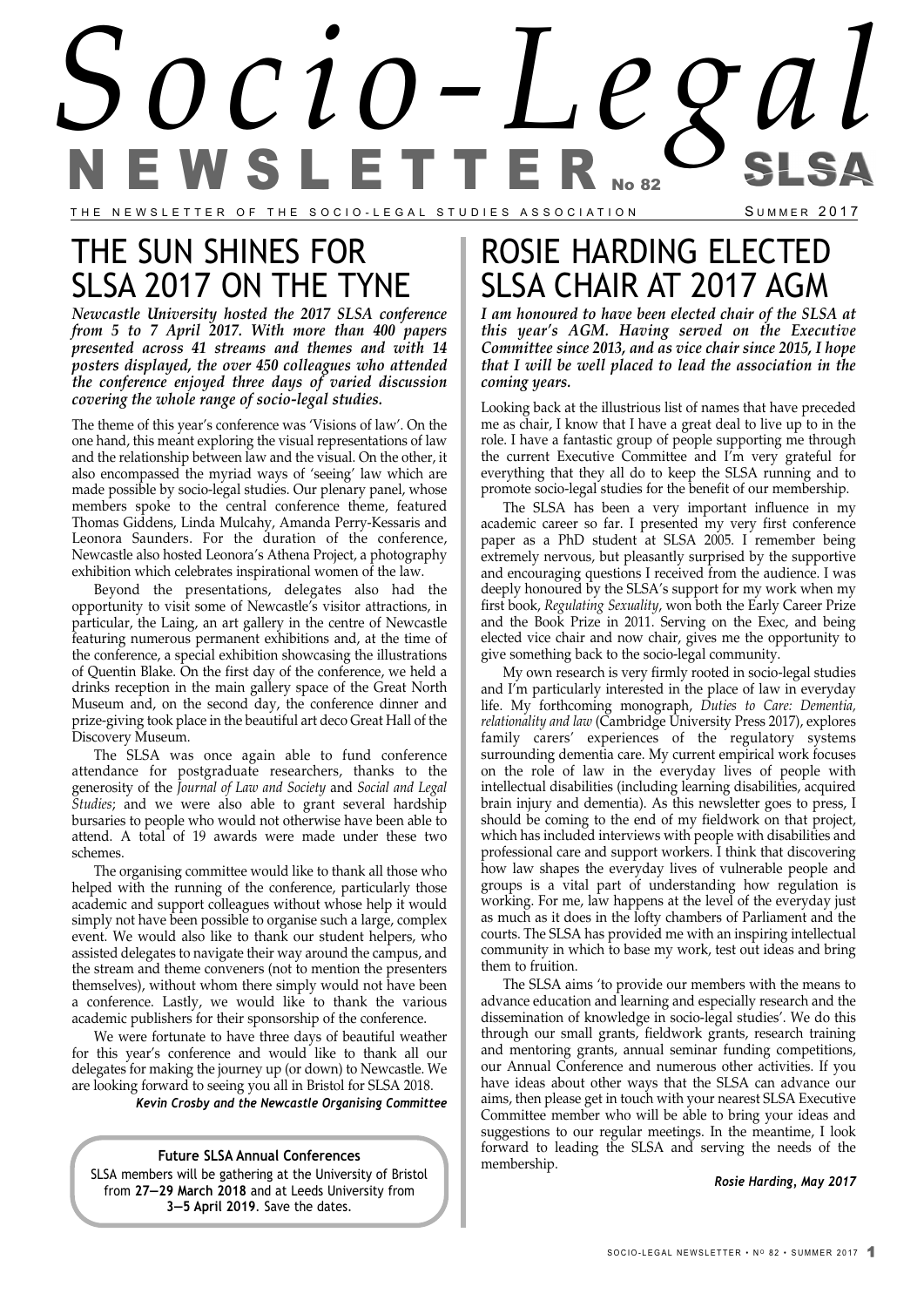#### **SLSA EXECUTIVE COMMITTEE 2017—2018**

*CHAIR* Rosie Harding University of Birmingham **<sup>e</sup>** r.j.harding@bham.ac.uk *VICE-CHAIR AND SOCIAL MEDIA* Jen Hendry University of Leeds **<sup>e</sup>** j.hendry@leeds.ac.uk *SECRETARY* Neil Graffin Open University **<sup>e</sup>** neil.graffin@open.ac.uk *TREASURER* Mark O'Brien Oxford Brookes University **e** mark.obrien@brookes.ac.uk *MEMBERSHIP SECRETARY* Maebh Harding Warwick University **<sup>e</sup>** maebh.harding@warwick.ac.uk *PUBLISHER LIAISON* Naomi Creutzfeldt University of Westminster **e** n.creutzfeldt@westminster.ac.uk

INTERNATIONAL LIAISON/SCOTTISH REP Sharon Cowan Edinburgh University **e** s.cowan@ed.ac.uk *EDITOR: NEWSLETTER, WEB, eBULLETIN* Marie Selwood **e** marieselwood@btinternet.com *GRANTS COMMITTEE CHAIR* Jess Guth Leeds Beckett University **e** j.guth@leedsbeckett.ac.uk *POSTGRADUATE REPRESENTATIVE* Jessica Mant Leeds University **e** j.l.mant@leeds.ac.uk *WEBMASTER* Jed Meers University of York **e** jed.meers@york.ac.uk *BRISTOL 2018* Devyani Prabhat Bristol University e devyani.prabhat@bristol.ac.uk Janine Sargoni Bristol University e janine.sargoni@bristol.ac.uk

#### *SLSA EXECUTIVE MEMBERS*

Diamond Ashiagbor IALS, University of London **e** diamond.ashiagbor@sas.ac.uk Nwudego Chinwuba Lagos University, Nigeria **e** uchinwuba@unilag.edu.ng Emilie Cloatre Kent University **e** e.cloatre@kent.ac.uk Kevin Crosby (2017 conference organiser) Newcastle University **e** kevin.crosby@newcastle.ac.uk Jill Dickinson Sheffield Hallam University **e** jill.dickinson@shu.ac.uk Jonathan Garton Warwick University **e** j.garton@warwick.ac.uk Nikki Godden-Rasul (2017 conference organiser) Newcastle University **e** nikki.goddenrasul@newcastle.ac.uk John Harrington Cardiff University **e** harringtonj3@cardiff.ac.uk

Ed Kirton-Darling Kent University **e** e.kirton-darling-276@kent.ac.uk Ben Mayfield Lancaster University **e** b.mayfield@lancaster.ac.uk

Colin Moore Kent University **e** c.r.moore@kent.ac.uk Vanessa Munro

Warwick University **e** v.munro@warwick.ac.uk Elen Stokes (*JLS* representative)

University of Birmingham **e** e.stokes@bham.ac.uk Michael Thomson University of Leeds

**e** m.a.thomson@leeds.ac.uk Ilke Turkmendag Newcastle University **e** ilke.turkmendag

@newcastle.ac.uk Tom Webb

Lancaster University **e** t.webb@lancaster.ac.uk

### newsletter sponsors...newsletter sponsors..

UNIVERSITY

**OF SUSSEX** 

**LAWS** 

## Newsletter sponsorship

The *Socio-Legal Newsletter* is sponsored by a consortium of law schools interested in promoting socio-legal studies in the UK. If your institution would like to become involved in this initiative, please contact SLSA chair Rosie Harding **e** r.j.harding@bham.ac.uk.

Newsletter academic sponsors 2016—2019 are: Birkbeck; Cardiff Law School; Centre for Socio-Legal Studies, Oxford; Keele University; Kent University; Leeds Beckett University; the LSE; Newcastle University; Northumbria University Newcastle; QMUL; Queen's University Belfast; University College London; University of Birmingham University of Exeter; University of Leeds; University of Leicester; University of Liverpool; University of Nottingham; University of Sheffield; University of Strathclyde; University of Sussex; University of Westminster; University of York; and Warwick Law School.

The newsletter is also sponsored by the *Journal of Law and Society*.

## **JOURNAL OF LAW AND SOCIETY**





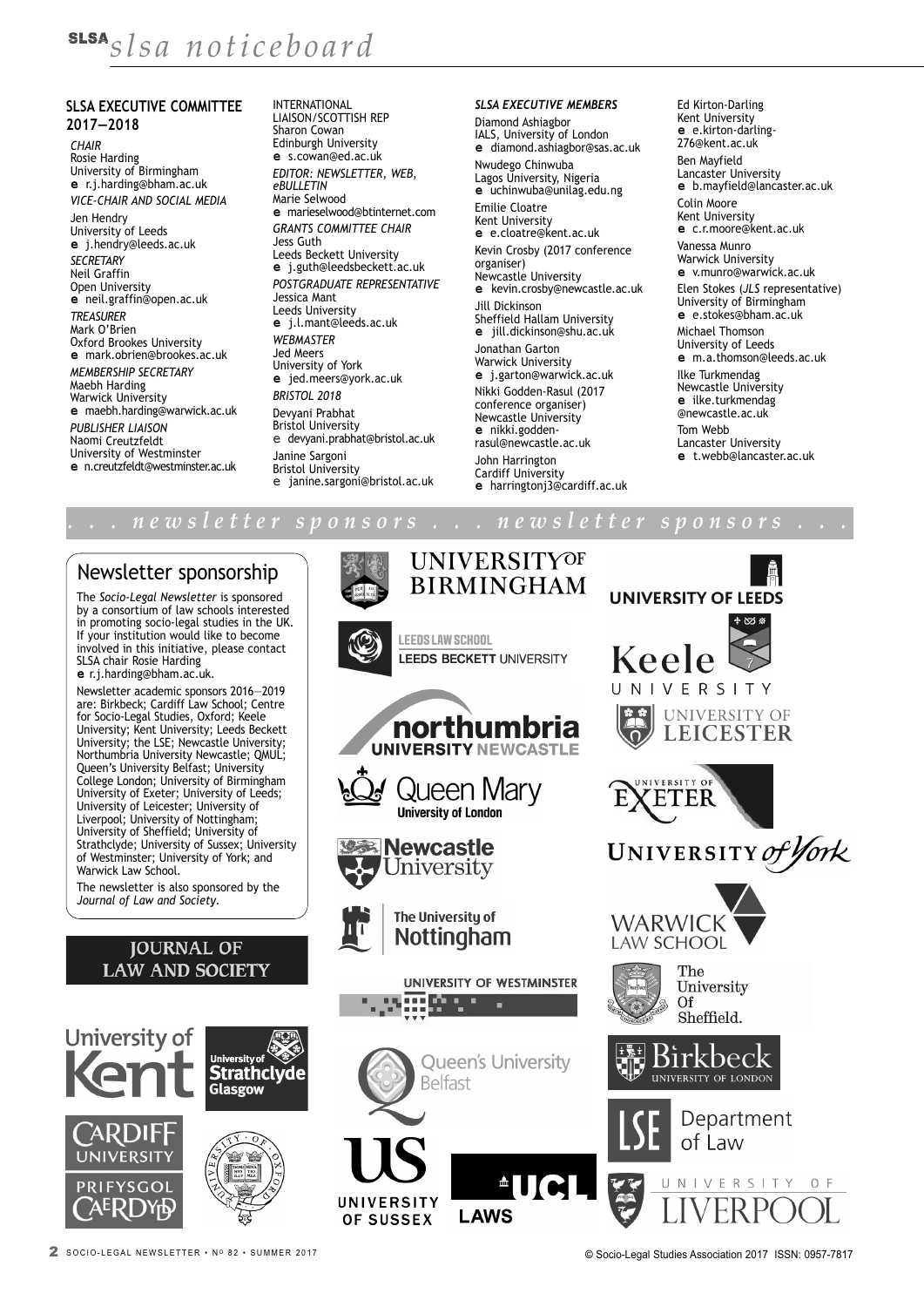## SLSA PRIZES

The winners of the following SLSA prizes were announced at the SLSA's annual dinner on **6 April 2017** at the Discovery Museum during our Newcastle conference.

#### Hart Socio-Legal Book Prize

Lizzie Barmes (Queen Mary University of London) (2016) *Bullying and Behavioural Conflict at Work: The duality of individual rights*, Oxford University Press

#### Socio-Legal Theory and History Prize

Emily Grabham (Kent University) (2016) *Brewing Legal Times: Things, form, and the enactment of law*, Toronto University Press

#### Hart Prize for Early Career Academics

Westwood, Sue (Keele University) (2016) *Ageing, Gender and Sexuality: Equality in later life*, Routledge

#### Socio-Legal Article Prize

Carr, Helen (Kent University) (2015) 'Legal technology in an age of austerity: documentation, "functional" incontinence and the problem of dignity' in Dave Cowan and Dan Wincott (eds), *Exploring the Legal in Socio-Legal Studies*, Palgrave

#### Poster competition

Jed Meers (University of York) 'Shifting the place of social security: welfare reform and social rights in the UK'

## ANNUAL PRIZE FOR CONTRIBUTIONS TO THE SOCIO-LEGAL COMMUNITY: ALL FOR NOMINATIONS:

This prize was launched in 2011 and in its first six years has been awarded to Mavis Maclean, Phil Thomas, Roger Cotterrell, Sally Wheeler, Martin Partington and Linda Mulcahy. The winner receives £500 and lifetime membership of the association. SLSA members are invited to submit nominations for this year's prize. There are no specific criteria. Nominators should simply state in 100 words why the person they are nominating would be a worthy recipient of the prize. The prize is funded by a private sponsor.

Visit the website to find out why the six previous winners were chosen **w** www.slsa.ac.uk/index.php/prizes-grants-andseminars/prizewinners.

Nominations should be sent by email to **e** admin@slsa.ac.uk. Closing date: **Monday 4 September 2017**.



## **Disclaimer**

The opinions expressed in articles in the *Socio-Legal Newsletter* are those of the authors and not necessarily those of the SLSA.

## SLSA EXEC NEWS

At the SLSA AGM in Newcastle in April, a number of new members joined the Executive Committee. These are John Harrington (Cardiff University), Ed Kirton-Darling (Kent University), Colin Moore (Kent University), Vanessa Munro (Warwick University) and Ilke Turkmendag (Newcastle University).

Lydia Hayes has stepped down after a number of years serving as *JLS* representative. The Exec would also like to thank her for her work as recruitment secretary during that time.

At the May Executive Committee meeting, Jen Hendry (Leeds University) was elected vice chair of the association and will be working closely with the SLSA's new chair Rosie Harding.

The next meeting of the Exec will be on **20 September 2017**. If you would like an item included on the agenda for that meeting, please contact SLSA secretary Neil Graffin **e** neil.graffin@open.ac.uk.

## MEMBERSHIP RENEWALS

Membership fees are due on **1 July 2017**. The annual full membership fee is £40 (student rate £20). Members are requested to renew their subscriptions by standing order (please make sure that it is for the correct amount) or via bank transfer to the SLSA account.

- **bank:** Co-operative Bank
- **sort code:** 08-92-99
- l **account number:** 65209341

**e** account name: Socio-Legal Studies Association

Please make sure your that name is attached to the bank transfer.

Alternatively, you can send a cheque made out to the 'Socio-Legal Studies Association' to SLSA Treasurer, Mark O'Brien, School of Law, Faculty of Humanities and Social Sciences, Oxford Brookes University, Headington Hill Hall, Oxford OX3 0BP.

## **SLSA Blog**

The SLSA blog went live in summer 2016 and has proved a great success, attracting regular posts and a steady stream of visitors. The blogeditors welcome contributions. If you have an idea for a short article (maximum 1000 words) on a hot topic of interest to your SLSA colleagues and others, please email **e** blogeditors@slsa.ac.uk. See **w** http://slsablog.co.uk/blog.

## **SLSA contact details**

#### **Socio-Legal Newsletter**

Marie Selwood, Editor, *Socio-Legal Newsletter* ) 33 Baddlesmere Road, Whitstable, Kent CT5 2LB **t** 01227 770189 **e** marieselwood@btinternet.com Next copy deadline: **23 October 2017** Next publication date: **27 November 2017**

#### **SLSA admin**

The SLSA has a dedicated email address for applications for and queries about all prizes, competitions and funding schemes. Contact **e** admin@slsa.ac.uk.

#### **SLSA online**

Webmaster: Jed Meers **e** jed.meers@york.ac.uk Webeditor: Marie Selwood **e** marieselwood@btinternet.com Social media officer: Jen Hendry **e** j.hendry@leeds.ac.uk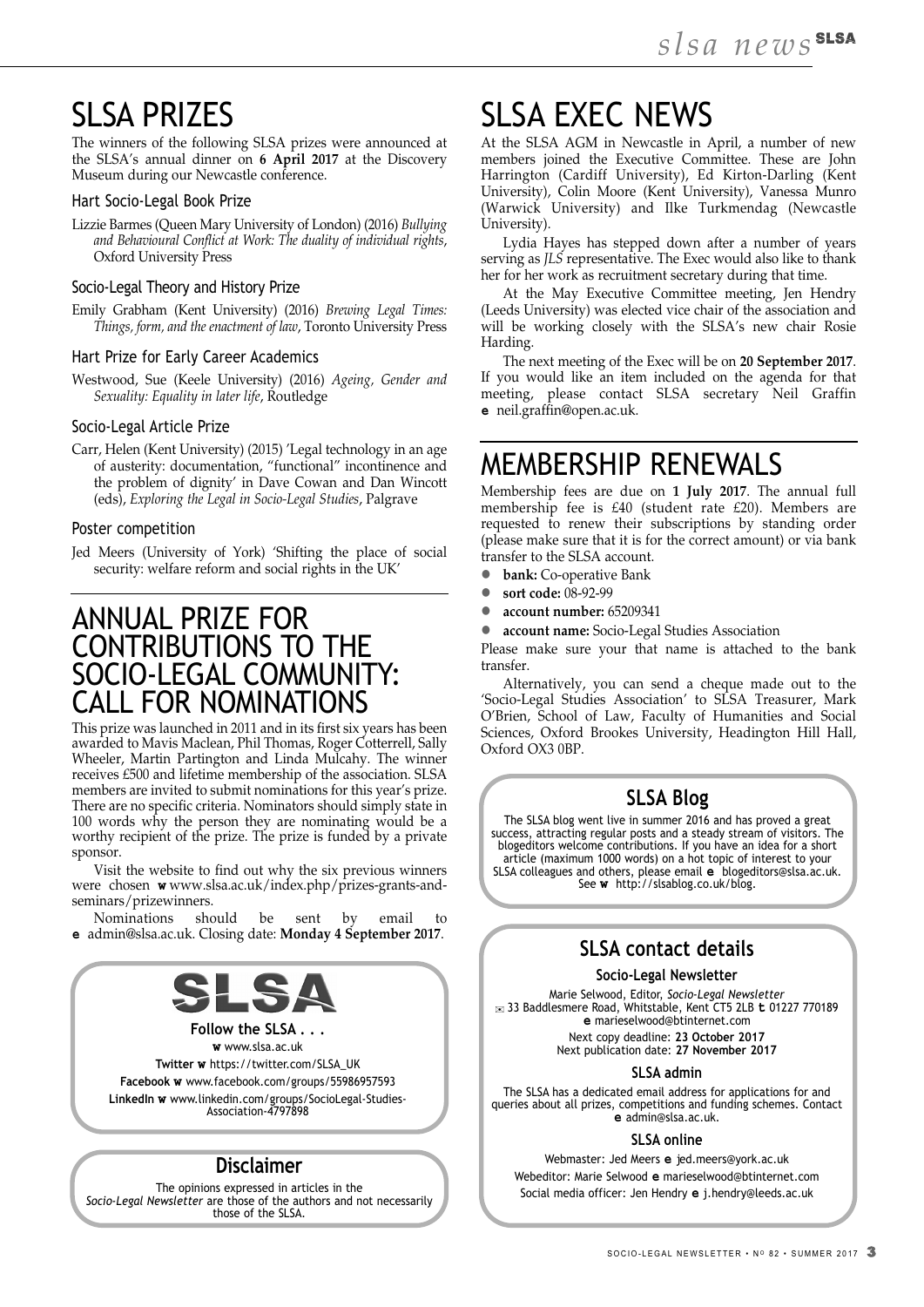## SLSA BOOK AND ARTICLE PRIZES 2017

Nominations are now open for this year's book and article prizes. There are four prizes:

- the Hart Socio-Legal Book Prize;
- the Socio-Legal Article Prize;
- **•** the Hart Socio-Legal Prize for Early Career Academics;
- and the Socio-Legal Theory and History Prize.

The closing date is Monday **2 October 2017**. Publications published in the 12 months up to **30 September 2017** are eligible.

The first three prizes are generously sponsored by Hart Publishing. The Socio-Legal Theory and History Prize is sponsored by a private benefactor and the same rules apply for this as for the other book prizes, but no book or author will be eligible to win the Theory and History Prize *and* the Book Prize or Prize for Early Career Academics in the same year.

The winners of all the book prizes will receive £250 and the winner of the article prize will receive £100. Short lists will be published in the spring issue of the newsletter and winners will be announced at next year's conference dinner in Bristol. Full details can be found on the SLSA website **w** slsa.ac.uk and follow the prizes links. If you have a query about any of the prizes, please contact **e** admin@slsa.ac.uk.

## 2017 SEMINAR COMPETITION WINNERS

We are delighted to announce the winners of the 2017 Seminar Competition. Many congratulations to:

- Sophie Boyron, University of Birmingham, 'Law, Translation and Migration: An enlightening relationship', **21 September 2017**.
- l Yvonne McDermott Rees and Hayley Roberts, Bangor University, 'Devolved Nations and International Law', **16 June 2017.**
- l Nick Piska and Hayley Gibson, University of Kent, 'Power, Property and the Law of Trusts Revisited: Roger Cotterrell's contribution to critical trusts scholarship', **25–26 October 2017**.
- l Philippa Tomczak, University of Sheffield, 'The Voluntary Sector in Criminal Justice: A seminar to set the research agenda', **5–6 June 2017.**

## SLSA Research Training Grants

Applications are invited for these grants aimed at supporting training in social science research methods and the use of data analysis software (eg SPSS and NVivo) for SLSA members who do not possess but wish to acquire these skills and do not have access to sources of institutional support to do so. The grants will cover the cost of attendance at a relevant training course offered by an established provider. See, for example, the courses offered by the National Research Methods Training Centre at the University of Southampton **w** www.ncrm.ac.uk.

Eligible applicants will be members of the SLSA who are early or mid-career researchers and not currently undertaking a PhD. Full details are available at www.slsa.ac.uk/index.php/prizes-grants-andseminars/slsa-research-training-grants.

There are three annual deadlines for this scheme: **1 October**, **1 February** and **1 June**.

## SLSA GRANT SCHEMES

*Applications are now open for the next round of Research Grants and PhD Fieldwork Grants.*

The Research Grants Scheme has been running since 1999 and to date has funded 105 socio-legal research projects. The scheme aims to support work for which other funding sources would not be appropriate and to encourage socio-legal research initiatives in a practical way.

### Research grants

Applications for this year's round are now invited. Applications are considered only from those who are fully paid-up members (or registered as free student members) of the SLSA, wherever they live. Applications must be made using the Application Package available on the SLSA website. The Application Package is subject to change so be sure to download the latest version.

The deadline is **31 October 2017**. Individual awards are up to a maximum of £3000. Decisions will be made no later than **31 January 2018**. The Research Grants Subcommittee takes the following elements into consideration:

- clarity of the aim(s) and objective(s) of the research  $$ originality, innovativeness and importance of the research; methodology (including coherence with aim(s) and  $objective(s)$ , practicability and, if applicable ethical considerations); budget; and potential impact;
- funding will not normally be provided for conference attendance or to subsidise postgraduate course fees;
- funding will not be provided via this scheme for one-day conferences or for seminar series;
- feedback will be given to unsuccessful applicants;
- l no member will receive more than one grant per year;
- Executive Committee members are not eligible for the scheme.

#### PhD Fieldwork Grants

In January 2013, in response to the number of applications from postgraduates, the SLSA Executive created a PhD fieldwork scholarship, with separate selection criteria, under the general umbrella of the grants scheme. The scheme's aim in both cases is to support work for which other funding sources are not available and to encourage socio-legal research initiatives in a practical way.

Applications are invited for the fieldwork scheme for the year 2017. Applications to the scheme are considered only from those who are fully paid-up members (or registered as free student members) of the SLSA, wherever they live. Funding will only be made available to students who have completed their first year of study by the time the grant is to be taken up and who are not in receipt of ESRC or AHRC funding. Applications must be made using the PhD Fieldwork Application Package available on the SLSA website where you will also find examples of previous awards made under the general grant scheme. Closing date: **31 October 2017**.

If you have any queries about this scheme, please contact **e** admin@slsa.ac.uk.

### Further information

For more information and to help you decide whether your project is appropriate for an SLSA grant, visit the SLSA website where there is a full list of previous grantholders.

On the opposite page, Jessica Guth, chair of the Grants Subcommittee, offers advice on the application process and project titles and an instructive article on grant applications and, on page 6, are summaries from the two projects being funded in the latest round of grant awards, plus Stephanie Chaban's report on the results of her project funded with a PhD Fieldwork Grant.

Go to **w** www.slsa.ac.uk/index.php/small-grants.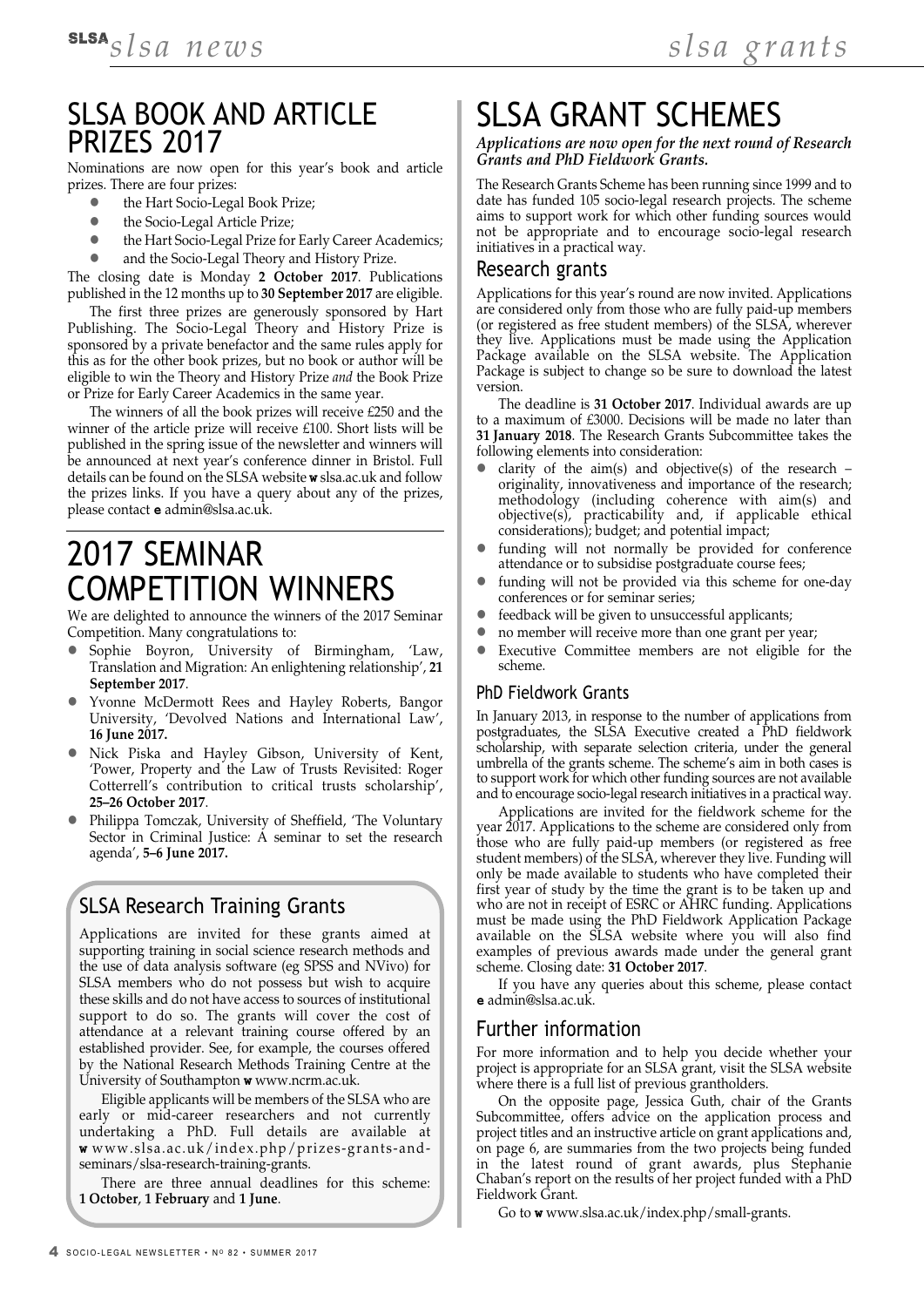## SLSA GRANT APPLICATIONS: SOME DO'S AND DON'TS

#### *Jessica Guth, chair of the SLSA Grants Subcommittee, provides advice on putting together an effective application.*

Putting together a good grant application takes time, effort and head space, so make sure you give yourself plenty of opportunity to think through your project, discuss it with colleagues and peers and that you follow the guidelines and information given in the documentation.

This short piece has been written with the SLSA grant schemes in mind – offering up to £3000 for Research Grants and PhD Fieldwork Grants – however, much of what I outline below is also true for other grant schemes. Please read carefully the guidance which comes as part of the Application Package on our website as I don't intend to go over the same ground here. You might also want to look at Dermot Feenan's 'Do's and don'ts' published in the spring 2012 edition of the newsletter for additional advice (available here **w** www.slsa.ac.uk/ index.php/prizes-grants-and-seminars/small-grants).

First, make sure that your project actually fits within the remit and the scope of the grants scheme. As the SLSA, we fund a wide variety of socio-legal projects – before you apply it may be worth having a look at the grant reports in back issues of the newsletter to get a sense of the sort of work we support.

While it doesn't happen often, we do occasionally receive applications for purely doctrinal work and, even where these projects look interesting, they fall outside the scope of the scheme. Equally, make sure that the project is a research project and doesn't fall within the remit of the seminar prize or research training fund and that it is feasible within the amount of money on offer. In other words, do your background work and make sure you match up the project with an appropriate funding source.

Once you have decided that your project is a good fit with the scheme, let's think about some basics.

- Fill in the form all of it. If a section doesn't apply to you, say so. Remember that most sections will apply to most people, so maybe it requires something you just haven't thought about yet. If in doubt, talk to colleagues and/or seek advice from the Grants Subcommittee.
- Check, double check and triple check your contact details we can't get in touch with you if your details are incorrect (yes, this does happen).
- Stick to the word limit or page limit given for the application. We set these to ensure a fair process in which everyone has the same opportunity to provide information.
- Follow the instructions: all of them and to the letter. Instructions are there for a reason and make the administration of the grants process much easier all round which means we can get to decisions more quickly.

In terms of the substance of your application, remember that the Grants Subcommittee considering the application doesn't know you or your work. We are not even likely to be specialists in your field, so you need to be really clear in your writing and in outlining what your project is about, what it is hoping to achieve, how it will achieve that and what resources you need to make it happen. Spend time on these sections, ask colleagues to sense-check your work and focus on clarity.

#### **Title**

Make sure that your title is engaging, but also tells us what your work is about.

#### **Aims and objectives**

It is surprising how often this section is weak. You just need to set out in a few sentences what it is you hope to achieve with this project. For a Fieldwork Grant, tell us what it adds to your overall PhD project and why you think that's important. Good applications are generally short here and very specific in setting out an overall aim, plus three to four objectives. In addition, be realistic. You can only do so much with a £3000 grant! Weaker applications tend to use this as a general background section, or promise the world.

#### **Originality/innovation/importance**

This section is also often rather weak. This is your opportunity to show how your project would add to research in the area and as such you must refer to existing literature and state clearly how your project adds to it. In other words, justify your project. Why is it worth doing? What will we know when you're done that we don't know now? Why is it important that this work is done? You don't need to write *War and Peace* here – just show us that you understand how your research fits into the wider context and why it's important.

#### **Methodology/methods**

The best applications summarise their general approach to the research in one or two sentences and then set out in some detail how they will carry out their research. It's not enough to say, for example, that you plan to conduct some interviews. We need to know why you are using interviews, what sort of interviews, whom you will interview, how you will find and select your interviewees, how you will collect the data and how you will use it. Justify your approach and explain what you are planning to do and why in as much detail as you can. Weak applications tend to have very short methods sections which just say that a socio-legal approach will be taken and some semi-structured interviews will be carried out.

This is also the section in which you should cover any ethical issues arising from your research and how you will deal with them. You can find further guidance in the SLSA ethics statement on the website **w** www.slsa.ac.uk/index.php/ethicsstatement.

#### **Budget**

Good applications are fully costed. Don't guess. Also think about what it is reasonable for us to fund. Justify why you need money for particular items. Link back to your methods here if that helps clarify a particular point. If you have made the case for face-to-face interviews rather than telephone ones, then asking for funding for travel is reasonable. Make sure that it is clear why you are including items and give as much detail as possible. We understand that some things are best guesses, but we need to see that you have fully thought through your project and checked costs wherever possible.

#### **Impact**

We don't want to fund research that nobody is ever going to hear about. Please explain what impact your research will have and how you can ensure that it reaches as wide an audience as possible. Tell us where you might present or publish your work. We want to know both about traditional academic dissemination and other less traditional methods, such as blogs. Be specific. Poor applications often just say that the results will be published in an academic journal. Good applications list specific conferences and/or journals to be targeted. If your project is a pilot project, tell us how you will secure future funding to develop it.

Most importantly – believe in your project and convince us that we should too! Good Luck.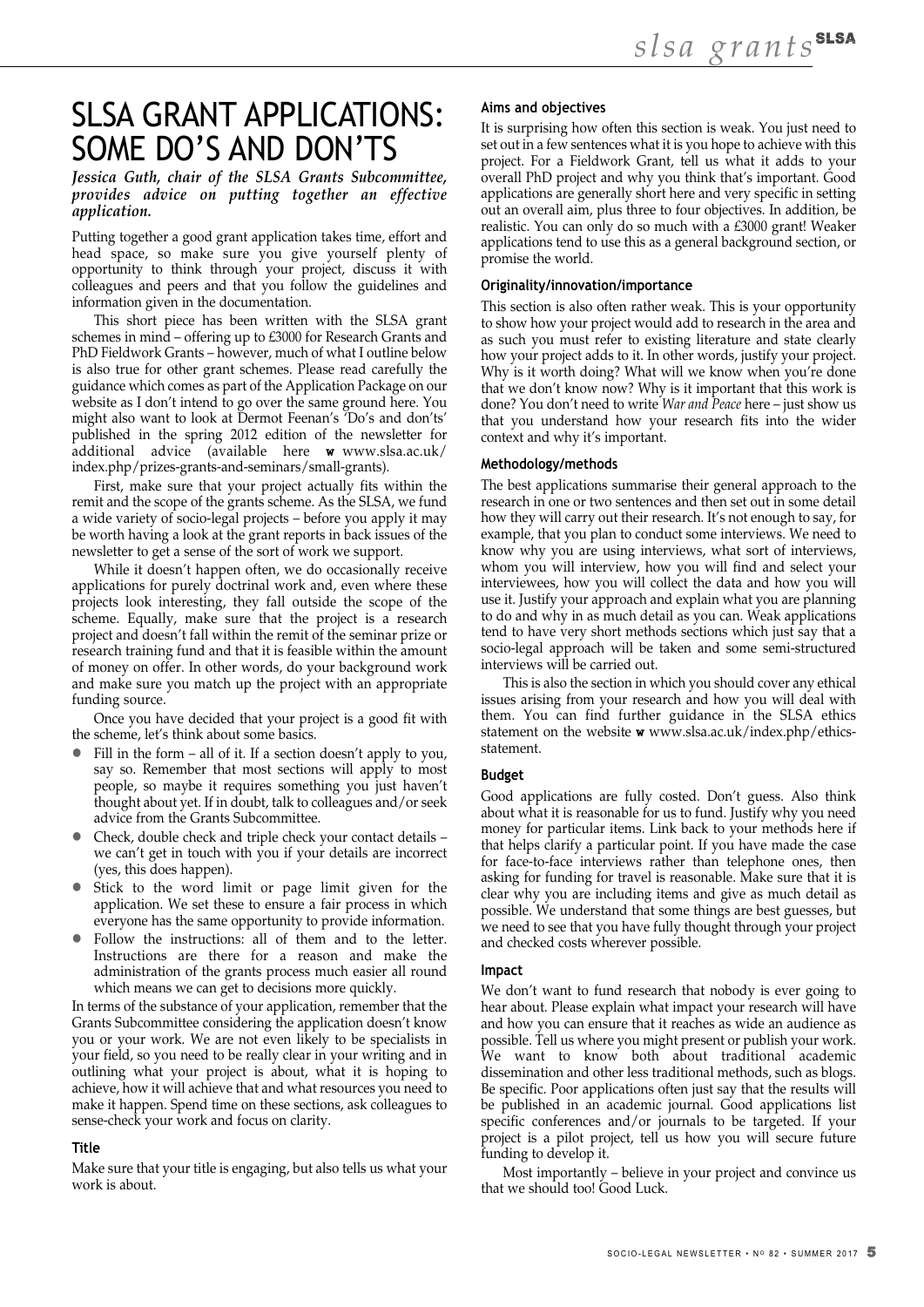## Reconsidering family law's understandings of money in modern-day relationships

#### **Charlotte Bendall, Essex University, £2320**

Money has served as an important 'cultural symbol' of 'power, control' and, conversely, 'dependency' in families. I have been awarded a grant to examine the extent to which money is shared, pooled and, indeed, individualised in intimate relationships. The idea behind the project originated from my doctoral research, which indicated that there has been a desire amongst same-sex couples to keep at least some of their finances separate from their partner's. This led me to critique the existing system of financial relief, where the redistributive rules that have emerged from the 'big money' case law (based around money-sharing) may not necessarily seem compatible with the experiences of lesbian and gay couples. That said, my research also revealed a lack of data around how present-day couples arrange, and think about, their finances more widely, and especially the extent to which it is treated as joint or, alternatively, separate.

My new project will use semi-structured interviews with people both in formalised and in cohabiting relationships to explore (i) the ways in which couples are physically holding their money, as well as (ii) the partners' perceptions of that money. It seeks to do so in order to enable a comparison with the courts' approach to financial relief and to challenge the assumptions around interdependency and vulnerability that are being made. This is vital at a point when dual-earning couples, rather than single-earning couples, have become the norm. The interviews are intended to establish the issues to be addressed in a later larger-scale questionnaire exploring couple finances. An extensive study such as this will help to build knowledge in the field. It is essential that we attain a level of generalisability and understanding about how financial practices are operating 'on the ground' before we are able to consider whether they 'fit' with twenty-first-century family law. My research aims to reframe the way in which the law looks at relationships through ensuring that it is grounded in people's experiences.

## Indigineity, law and terrain: the Bedouin citizens of Israel

#### **Emma Nyhan, European University Institute, £1580**

It was July 2005 when an Israeli grassroots NGO, which included a female Bedouin delegate, went to Geneva and submitted a formal request for indigenous recognition at the UN. This isolated event illustrates how the Bedouin citizens of Israel – principally 90,000 people from 45 unrecognised villages in the Negev/Naqab desert – have attempted to redefine themselves as indigenous peoples according to the UN working definition of indigenous peoples. In light of this phenomenon, this study explores the ways in which the international concept and category of indigenous peoples is made active and effective in the Israeli/Bedouin setting.

To make sense of the global knowledge production of indigeneity in the context of the Bedouin in southern Israel, my research pursues a law and society agenda and employs legal and anthropological methods. Two unrecognised Bedouin villages, whose residents have taken up indigeneity and have become increasingly adept at utilising it, particularly in their land struggle with the state of Israel, make up the main ethnographic site. These case studies serve to illuminate how the internationally created concept and category of indigenous peoples moves from the international realm to the domestic realm, where it is re-made in a local vernacular. They also serve to introduce the key players, or in Sally Engle Merry's words 'the rights translators', who are involved in the appropriation and translation of the UN working definition through their NGO, UN and academic activities. Those who counter its appropriation and translation are also key informants.

As such, my research contributes to the literature on Bedouin–Israel relations. But it also contributes to a wider scholarship in which the local and global discourse and understanding of internationally defined status and rights produce tensions, hybridities, frictions and new subjectivities and new legal and political dynamics at the local, national and international level.

## Women's organisations, international norms and the emergence of domestic violence legislation in the Middle East and North Africa: an examination of activism in Egypt and Lebanon

#### **Stephanie Chaban, Ulster University, £1917**

While there has been a general feminist unease with law's (in)ability to intervene in violent situations in the private sphere, some scholars argue that law not only makes public what occurs in the private, but may also shift gender norms. For the most part, states in the Middle East and North Africa (MENA) region, while eagerly adopting international legal frameworks, have been slow in their efforts to adopt gender-sensitive or womenspecific domestic violence legislation.

Employing qualitative research methods, my research examines how women's organisations accept, reject or reinterpret international norms and frameworks in the criminalisation of domestic violence in the MENA region. The research also examines the role that transnational or regional women's networks play in the activism of women's organisations in Egypt and Lebanon, and the MENA region more broadly. Data was gathered through six months of fieldwork in Egypt and Lebanon (three months at each site), in

addition to a review of feminist literature, policy documents and legislation. The SLSA Fieldwork Grant supported fieldwork in Beirut, Lebanon, where I interviewed various representatives of women's rights organisations, academics, UN representatives, international donors and government representatives. While in Beirut, I was based at the Institute for Women's Studies in the Arab World at the Lebanese American University where I assisted in editing the feminist journal, *Al-Raida*.

My thesis argues that women's organisations that are responsible for domestic violence laws in Egypt and Lebanon engage with international norms and frameworks when creating such legislation. This is done in different ways. While each law makes specific reference to international frameworks, each country engages with international norms concerning violence against women and domestic violence in direct and indirect ways. In Lebanon, this means outwardly defying social, religious and political norms and steadfastly engaging with international frameworks and discourse. In Egypt, this involves engaging with international norms coupled with a partial vernacularisation of local practices. Both case studies reveal that the history of domestic violence legal activism in the region is not a new phenomenon; in fact, such activism is decades old and runs parallel with international efforts. It is highly contextual, yet is also influenced by international and regional factors.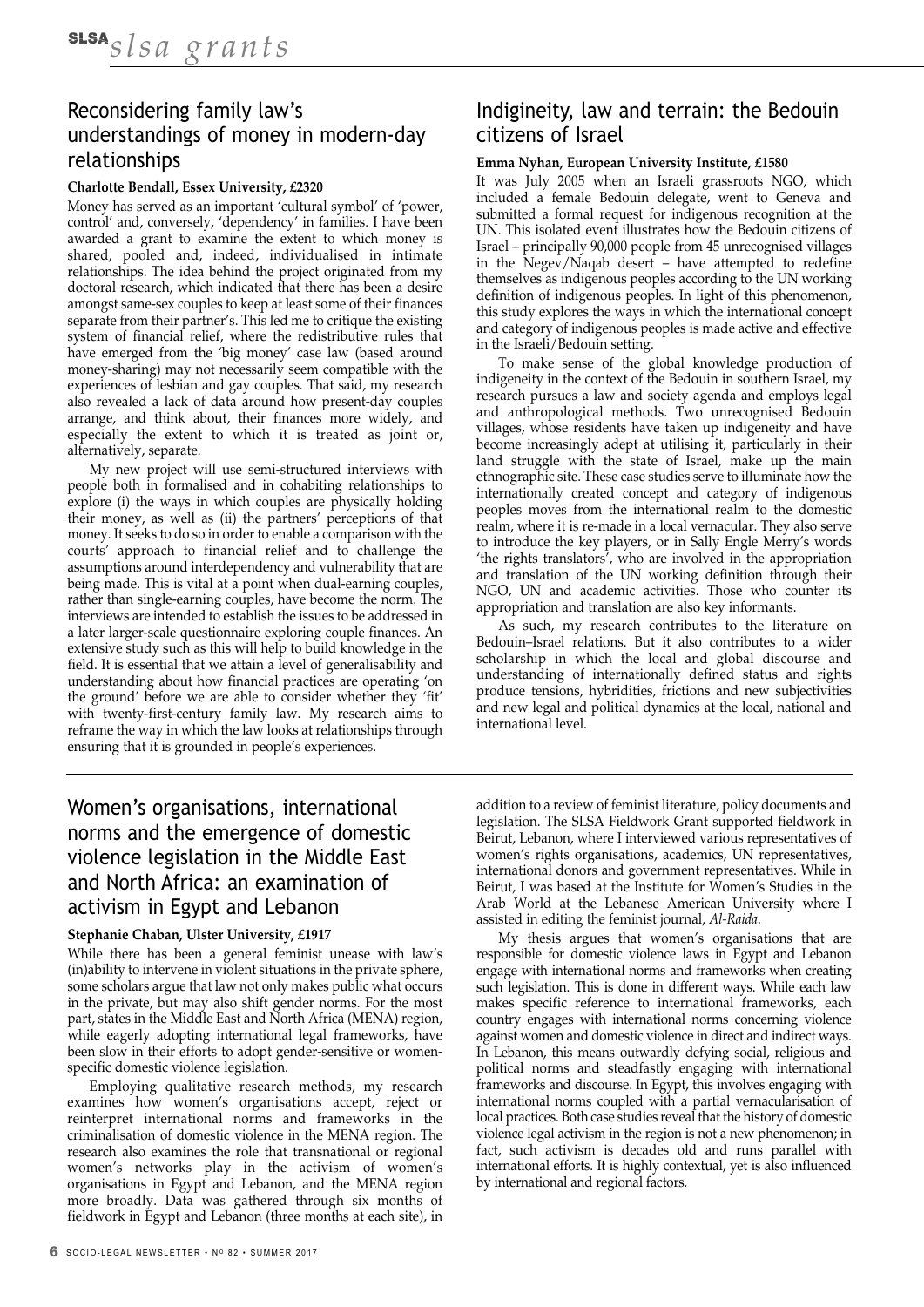### Criminal justice research network

The criminal justice voluntary sector and the relationships between crime, punishment and charity are more topical than ever before. Charities have a long history of involvement in criminal justice, but countries around the world have restructured social welfare services in recent decades, moving away from unified public services and towards quasi-markets. Voluntary organisations and private companies have been heavily implicated in this restructuring, being prominent in policy reforms in, for example, Australia, England and the USA. These reforms have created important new models of service delivery (e.g. payment by results) and governance which are ill understood. Moreover, surprisingly little is known about the criminal justice voluntary sector which remains a descriptive rather than theoretically rigorous concept. There is a clear need to develop research infrastructure to enable the sustained multidisciplinary, cross-sectoral engagement required to address this gap in scholarship.

In response to this, Dr Philippa Tomczak (Leverhulme Trust Early Career Research Fellow, University of Sheffield Centre for Criminological Research) has launched a new international, multidisciplinary voluntary sector in criminal justice research network for academics, practitioners and policymakers. This follows her publication of the first monograph on *The Penal Voluntary Sector* (Routledge 2017) (see page 12 for further details).

The network is championed by Professor Sir Anthony Bottoms (universities of Cambridge and Sheffield) and Professor Joanna Shapland (University of Sheffield) and has been made possible by generous funding from the British Academy (Rising Star Engagement Award), the Socio-Legal Studies Association (Seminar Competition) and contributions from the University of Sheffield Centre for Law in Society and Centre for Criminological Research.

The network was launched through an engagement event on **5 June 2017** in Sheffield and another will take place in January 2018 at the British Academy, London. Network members are also presenting four thematic panels on the penal voluntary sector at the American Society of Criminology annual conference in November 2017, in Philadelphia, USA. The outputs from this unique collective will advance international theoretical and empirical research agendas. The network is UKoriented yet globally relevant and will have international applicability and engagement as a guiding principle. The network will be developed and sustained through an invited steering group of promising early career researchers. Involving early career researchers will both provide energy and capacity for sustainable ongoing work and enhance the skills and capabilities of a new generation of academics.

Network aims are to explore the 'what, how and for whom' of criminal justice voluntary sector research in relation to academics, practitioners and policymakers. Specifically, its aims are: i) to establish the 'state of the art' in criminal justice voluntary sector research, identifying needs and gaps in research capacity; ii) to assess the range and adequacy of theoretical and methodological tools used in criminal justice voluntary sector research and the ethics of such research; iii) to explore how the answers to these questions differ between interest groups and consider how we can usefully collaborate for synergistic benefit; iv) to consider voluntary sector governance, regulation and safeguarding in commissioning, contractual and informal service delivery relationships with statutory agencies; and v) to assess the effects of contractual provisions in shaping voluntary organisations' activities.

Those interested in joining the network should email **e** p.j.tomczak@sheffield.ac.uk.

*Philippa Tomczak*

### *people . . . Phil Scraton*

Following the ground-breaking verdict that the 96 men, women and children who lost their lives at Hillsborough on 15 April 1989 had been unlawfully killed, that corporate and public bodies were responsible  $-$  particularly deficiencies in policing  $-$  and that the fans were exonerated of any responsibility, a new edition of PROFESSOR PHIL SCRATON's much-acclaimed book *Hillsborough: The Truth* was published (2016, Mainstream Publishing £9.99, 496pp). Dan Gordon's film, *Hillsborough*, for which Phil was factual consultant and contributor, was finally screened in May 2016 with a new ending. Short-listed for an EMMY, it has won the 2017 Broadcasters and Writers Best Factual Documentary and, in May 2017, a BAFTA.

Phil has been awarded the Freedom of the City of Liverpool, the Political Studies Association's Campaigner of the Year and an Hon Doctor of Laws by Liverpool University, his *alma mater*. He publicly refused an OBE in the New Year's Honours List stating that his long-term commitment to researching Hillsborough, and working with the bereaved and survivors, was part of his job as a critical researcher. He also made clear his opposition to national recognition being tied to the monarchy.

Recently, he became Professor Emeritus at Queen's University Belfast to enable him to focus full-time on his research. On a lighter note, he will be a guest on *Desert Island Discs* later this year.

## Access to justice for vulnerable and energy-poor consumers in the European energy market

Chris Gill and Naomi Creutzfeldt have secured funding from the ESRC to spend three years investigating access to justice for vulnerable and energy-poor consumers in the European energy market. The project aims to better understand how vulnerable and energy-poor consumers access justice. The project therefore starts by asking if alternative dispute resolution (ADR) is providing more accessible justice. Specifically, it examines whether ADR provides access to justice for vulnerable consumers in the European energy market.

Consumer disputes are frequently subject to ADR: in 2008, 530,000 cases were referred to ADR in Europe. And yet, only 43 per cent of consumers report that ADR is easy to use. In this context, some have questioned whether ADR is meeting consumer needs. At the same time, debate about access to justice has shifted from a focus on demographic groups (e.g. the poor) to a broader focus on vulnerability. This more challenging concept is the focus of this research.

Why the energy sector? Energy consumers are particularly prone to detriment, with 8.9 million problems experienced in the UK in 2015. The consequences of detriment are severe, with 10.8 per cent of the EU's population living in fuel poverty. Energy consumers are particularly at risk of vulnerability and policymakers are seeking to tackle this through the provision of ADR. This sector is, thus, an important site at which access to justice, ADR and vulnerability intersect.

The research will use mixed methods and investigate six European countries with significant national variations in policy and practice. This design has been developed in partnership with the National Energy Ombudsman Network, which has guaranteed access for research. If successful, the ultimate outcome of the research will be an enhancement in access to justice for vulnerable consumers in the energy market and beyond.

All of us will be vulnerable at some stage in our lives and all of us are likely to encounter problems that require redress. Our research will, therefore, have an impact upon the public, as well as specialist audiences such as ADR bodies, policymakers, regulators, consumer advisers and energy providers.

The project website will go live in September 2017: **w** https://esrcjustenergy.wordpress.com.

*Chris Gill and Naomi Creutzfeldt*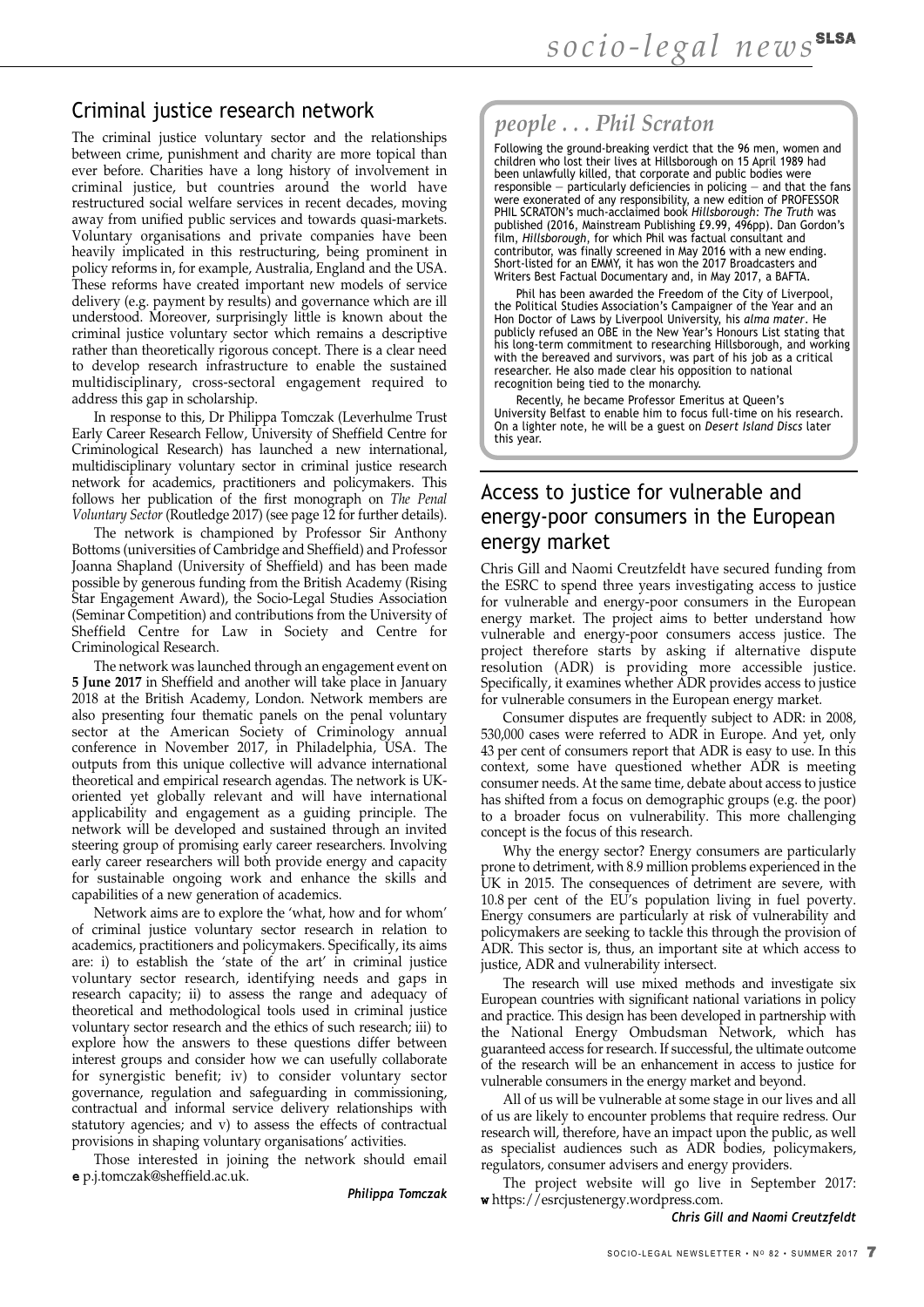## Financial abuse of the elderly: should legal safeguards be enhanced?

#### *A reminder that elder abuse is a worldwide problem is the UN World Elder Abuse Awareness Day which took place on 15 June 2017. A particularly difficult type of such abuse is the financial exploitation of elderly victims.*

One of the more recent definitions of financial abuse appears in section 42(3) of the Care Act 2014 which defines it as having money or other property stolen, being defrauded, being put under pressure in relation to money or other property, and having money or other property misused. It is said that for every case reported to the authorities, be they the police or local authorities, many cases are unreported. Professional advisers, social workers, bank and care home staff, all have a role to play in safeguarding clients, customers and care users.

As a lawyer I advise clients to execute lasting powers of attorney (LPAs) or, if mental capacity has been lost, to have a trusted family member apply to the Court of Protection to be the deputy. One of the many concerns over the last 5 to 10 years has been the increasing prevalence of interfamilial abusive relationships. I have experienced bullying sons and daughters using emotional ties to bind an elderly parent into a closed circle of dependency and social isolation. Seeing at first-hand how families can be torn apart by the endeavours of one family member concerned me and I began to explore in greater detail the law's treatment of financial abuse of elderly clients. The objective behind my book (*Financial Abuse of Older Clients: Law, practice and prevention*, Bloomsbury Professional 2017: see page 12 for further details) was to add to the debate, encourage more research and raise awareness of the under-reported abuse. Governments quite rightly concentrate much of their energy on children's and young person's issues, but with a growing elderly population, longer life expectancy and increased instances of dementia where sufferers' illnesses last for many years, the elderly need a voice and protection from this hidden epidemic.

Another concern highlighted by my book is the quest for digitisation of government services including the public's interaction with the Office of the Public Guardian. To take one instance by way of an example: in order to create an LPA you can go online and, having created an account, you can download the forms, complete them, print them off and arrange for signing. When LPAs were first introduced certain safeguards were in place to protect the donor of an LPA. These included: compulsory notification to a third party that the LPA was being registered; all certificate providers had to state their qualification to provide the necessary certificate that (amongst other things) the donor understood the LPA; and notes on the face of the form that the donor and attorneys should not be in the same room when the certificate provider is checking the donor's understanding of the LPA and is signing. These small but significant safeguards have been brushed aside and, needless to say, the first cases involving online LPAs have now appeared in the Court of Protection showing the ease with which the process can be abused (see *Public Guardian v Marvin* [2014] EWCOP 47 and *JL (Revocation of Lasting Power of Attorney)* [2014] EWCOP).

Research has shown that there is under-reporting of financial abuse. One researcher estimated that for every known US case of financial exploitation, 24 went unreported. A faltering economy has only compounded the problem as more adult children move back in with their parents and victimise them. Yet many older adults are unaware that financial exploitation has occurred. Other people are reluctant to report because they are embarrassed or lack understanding of protective and legal measures.

Studies in Northern Ireland recently show how research can demonstrate the depth of the problem. Northern Ireland established a Commissioner for Older People in Northern Ireland by the Commissioner for Older People (Northern Ireland) Act 2011. The commissioner launched research, in September 2016, that revealed that 21 per cent of older people in Northern Ireland were likely to be experiencing some form of financial abuse. The research report 'Financial Abuse of Older People in Northern Ireland: The Unsettling Truth' surveyed 1000 older people across Northern Ireland in relation to financial abuse. They were asked 29 direct questions in relation to their personal finances, money-management and decision-making in the previous 12 months. The survey (carried out by Perceptive Insight) showed clear evidence that some respondents had experienced a range of different types of financial abuse. The survey sample was representative of Northern Ireland's older population and indicates that over 75,000 older people are experiencing some form of financial abuse.

The chapter in my book on rights of entry to the home shows how other parts of the UK have moved forward and embraced new rules. The Westminster Parliament missed an opportunity, supported by many, to add new powers in the Care Act 2014. This would have brought rights of entry into the twenty-first century and filled the void left by the repeal of section 47 of the National Assistance Act 1948. The Scottish Parliament, for example, in section 14 of the Adult Support and Protection (Scotland) Act 2007, provided a power of removal. This permits a council to apply to a sheriff for a removal order which, if granted, allows the council to remove the adult at risk to a specified place. The purpose is to assess the adult's situation and to support and protect them.

The final call in my book is for a new government post of Minister for the Elderly, bringing together and coordinating legislative oversight, reporting requirements and social care provisions. This is as much a healthcare issue as it is one of policing. A permanent oversight committee of the House of Commons for the elderly could signal a sea change in central government's approach to this issue. The debate about the funding of social care in the 2017 general election shows how the issue resonates with the public. The real fear is that the artificial limit of £100,000 cap on care assistance being mooted by the Conservatives will add to instances of financial abuse. With its introduction, perpetrators will find an added motive to divest elderly relatives of their property and savings. A coordinated approach between the different agencies could begin to collect data, take preventive measures and alert the public about the problem.

*Ann Stanyer, Partner in Wedlake Bell LLP*

### NCRM International Visitor Exchange Scheme

The National Centre for Research Methods (NCRM) is inviting applications for the third round of its International Visitor Exchange Scheme (IVES). IVES is aimed at enabling UK social scientists to engage with methods development internationally, in order to stimulate debate and develop ideas (with associated outputs) in relation to methodological innovation in the social sciences. The scheme provides for incoming and outgoing visiting scholar awards. The incoming visiting scholar awards are for noted overseas experts working at the forefront of key methodological areas to visit a UK centre of methodological excellence in the social sciences. The outgoing visiting scholar awards will enable early and mid-career researchers from the UK in the social sciences to visit a centre of methodological excellence outside the UK. This year, the NCRM expects to make approximately five awards of up to £5000 each.

Closing date: **30 June 2017**. Please see website for details: **w** www.ncrm.ac.uk/research/IVES.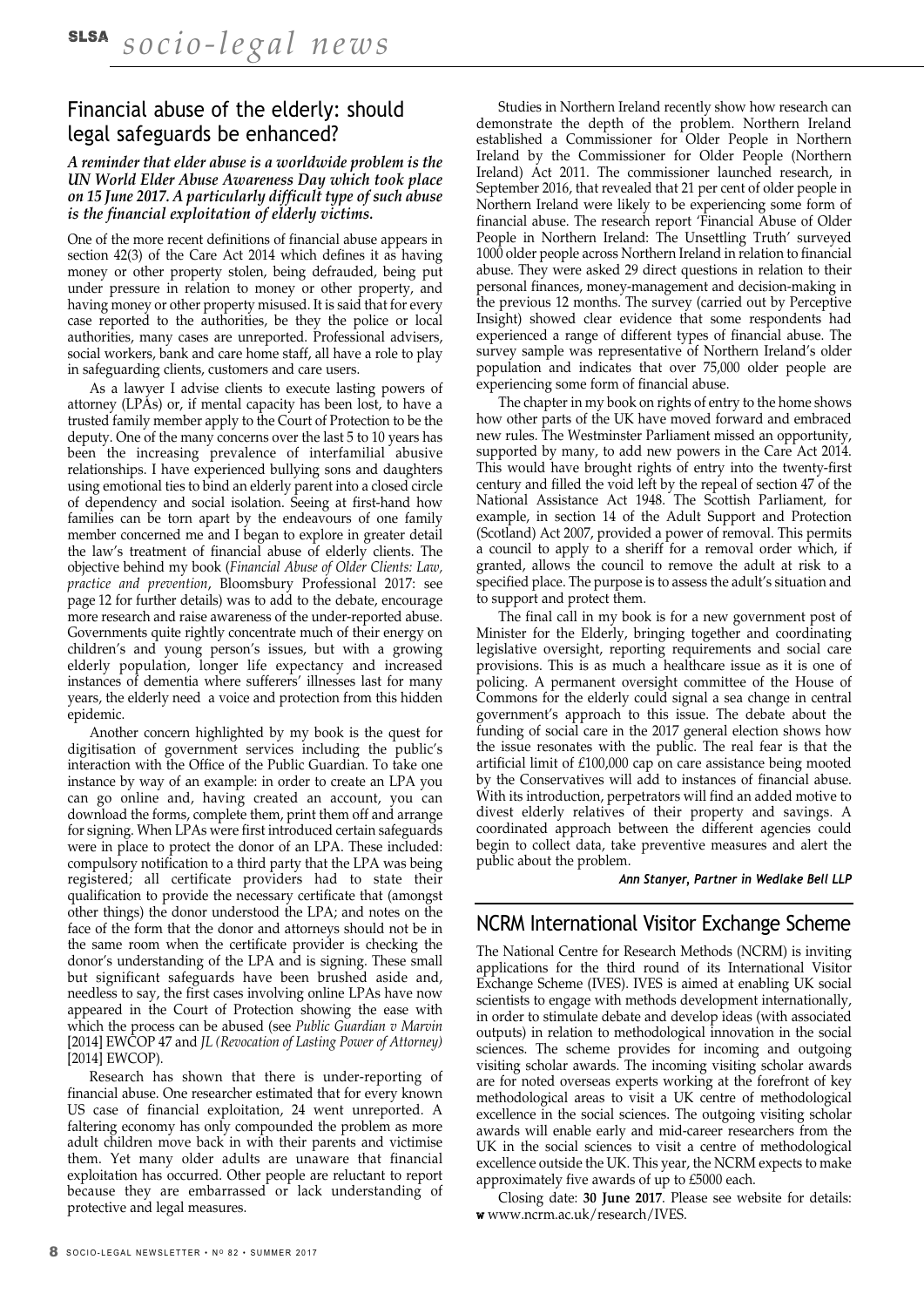### Perceptions of wellbeing in law teachers

#### *This University of Portsmouth study explores how law teachers' wellbeing is affected by their work environment.*

#### **Rationale and aims of the project**

The research question was: what is the perception of law teachers in higher education of their own psychological wellbeing and that of their students?

There were three main objectives: first, to detail how law teachers understand psychological wellbeing; second, to explore how they experience and maintain their own wellbeing; third, and finally, to explore how they may seek to maintain the psychological wellbeing of their students.

Research in Australia and America has shown that law students' wellbeing significantly decreased during their undergraduate degree. Little research to date has explored the expectations of academic staff in dealing with stressed students. Second, implicit in such research is the assumption that academic staff have a role to play in the maintenance of psychological wellbeing in their students. However, substantially less attention has been paid to the wellbeing of those staff. Much of the research has been conducted outside of the UK. Higher Education in the UK has undergone a radical transformation in the past decade, thus, it may be particularly timely to explore how well academic staff are managing their psychological wellbeing.

Research suggests that we flourish in our work (and lives in general) if certain conditions of self-determination and selfmotivation are met. A detailed understanding of how academics manage their wellbeing will allow research to develop effective strategies for the management of psychological wellbeing in this group and to facilitate effective strategies for our students.

#### **Methodology, problems or difficulties faced and response to them**

Internal funding from Portsmouth Business School allowed us to conduct 24 face-to-face interviews with law teachers across England and Wales during the summer of 2014. As a result of the Legal Education Research Network (LERN) funding, a focus group was held with law teachers in January 2015 and then this data informed the online UK Law Teacher Survey conducted in the early summer of 2015. The survey included four psychometric scales (i.e. Ryff's wellbeing scale; Depression, Anxiety and Stress Scale-DASS-21; the Adult Hope Scale and the Valuing Questionnaire). There were also a number of openended questions about staff wellbeing and student wellbeing, as well as questions about use of drink and drugs.

Of the 185 participants who completed the survey, 125 (68%) were female and 59 (32%) were male; 149 (80%) were full-time and 36 (20%) were part-time. The mean age was 46 (standard deviation  $= 10$  years and an age range of 26–69 years). On average, teachers taught 255 hours per academic year (although there was a huge variation, as some taught mainly tutorials and others taught multiple units with large 200+ classes).

The method of surveying initial attitudes and thoughts on wellbeing was productive and yielded a number of interesting results, but some of the psychometric scales were perceived by participants to be unduly negative. However, as wellbeing is partly defined in relation to the lack of wellbeing, it was felt these questions were an essential part of the picture. Full analyses of all of the responses are ongoing. The 2017 survey is shorter and we hope to have greater engagement.\* Furthermore we have collaborators in Australia who are running a similar survey and we hope the analysis of this rich data will provide a focus for development of support for academic and student wellbeing.

#### **Conclusions**

There were a number of concluding points from the 2015 survey including the following.

Perhaps not surprisingly, stress was more commonly associated with work, whereas wellbeing was more often associated with family and friends. Indeed, there was also concern expressed about balancing work. Many felt that there was barely time to think. With expectations around 24/7 emails, REF goals and management expecting staff to 'go the extra mile', many are left feeling exploited with little control over their day. Future research might attempt to rebalance work more and allow greater wellbeing to be centred on work.

There was very little of mention of peer support (e.g. friendship) that might help at work. That may be due to performance/competition or it maybe that it just wasn't considered by the present sample.

Regarding student wellbeing, the top need made apparent was for clear sources of help with mental health issues and financial issues when dealing with students. Future research might greatly benefit the working lives of teachers by constructing, distributing and evaluating such resources.

If you are interested in joining the UK Wellness for Law network, please contact **e** caroline.strevens@port.ac.uk

*Caroline Strevens and Clare Wilson, University of Portsmouth*

See **w** www.slsa.ac.uk/index.php/news#June16\_17. Closing date: **29 June 2017**.

#### Health law outside the EU

The project 'Health Law Outside the EU: Immediate, Intermediate and Long-term Impacts Explores' the impact of leaving the EU on health law in the UK and the devolved jurisdictions. The project will run for 18 months from May 2017– November 2018 and is part of the ESRC 'UK in a Changing Europe' initiative. The project is led by Jean McHale, Centre for Health Law Science and Policy, Birmingham Law School (principal investigator), Tamara Hervey (Sheffield Law School) and Mark Flear (QUB Law School) (co-investigators).

#### *Social and Legal Studies 26(4)*

- Shifting sands? Consent, context and vulnerability in contemporary sexual offences policy in England and Wales – Vanessa E Munro
- How rape myths are used and challenged in rape and sexual assault trials – Olivia Smith and Tina Skinner
- 'No malicious incidents': The concern for stability in China's divorce law practice – Xin He
- Discipline, educate and punish: law, discourse and praxis in a Portuguese youth detention centre – Peter Anton Zoettl

Criminalizing vulnerability: protecting 'vulnerable' children and punishing 'wicked' mothers – Sarah Singh

## SLSA Mentoring Awards

Applications are invited for these awards aimed at supporting travel and accommodation for SLSA members who wish to visit and spend up to a week working with a chosen mentor. Applicants must be paid-up members of the SLSA who are not currently undertaking a PhD.

Full details are available at **w** www.slsa.ac.uk/ index.php/prizes-grants-and-seminars/mentoring.

Enquiries about this scheme should be directed to **e** admin@slsa.ac.uk.

There are three annual deadlines for this scheme: **1 October**, **1 February** and **1 June**.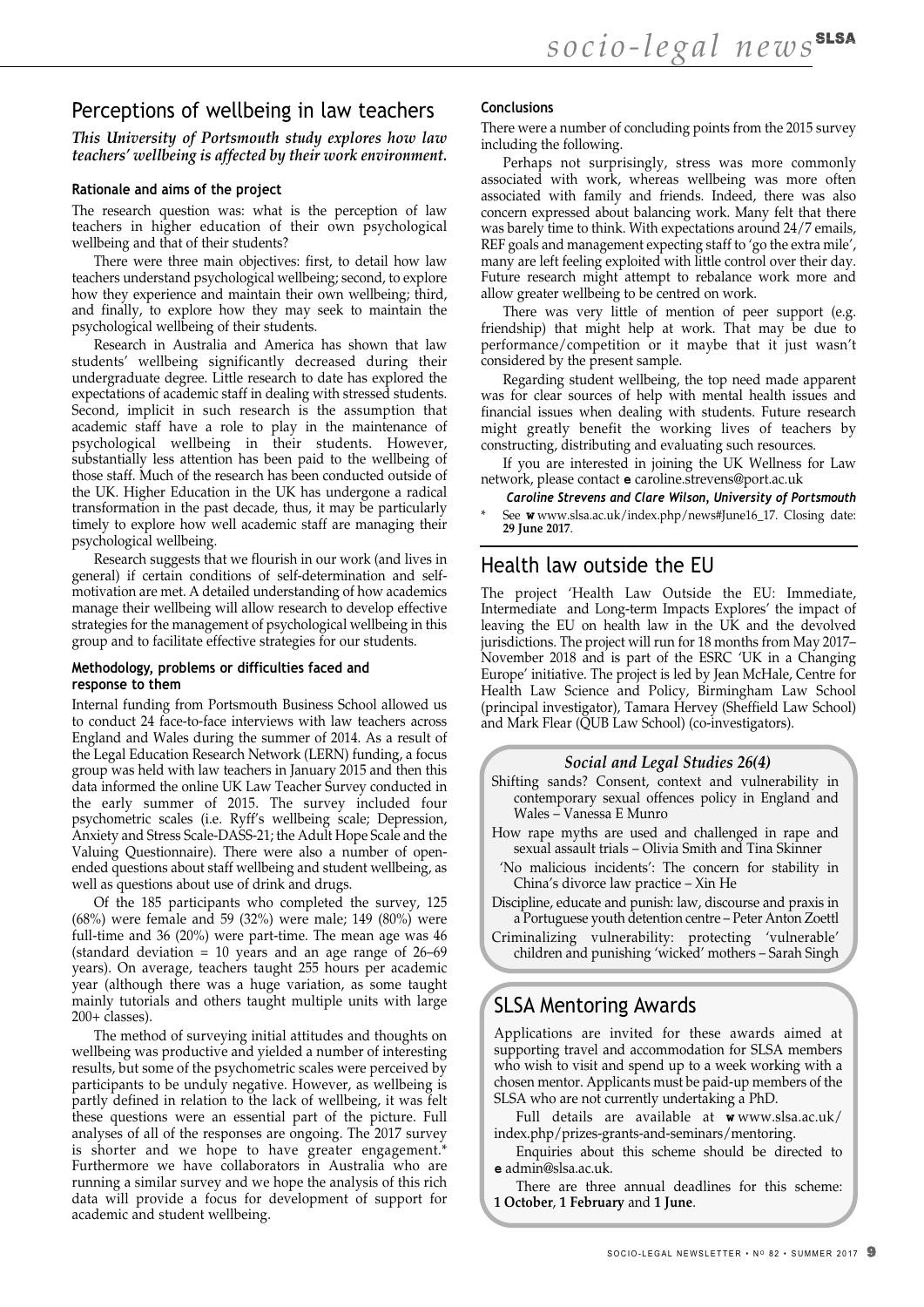## Second GCRF Collective Fund call will be launched in late summer 2017

RCUK have announced that a second Global Challenges Research Fund (GCRF) Collective Fund call will be launched in late summer 2017. This call will establish a cohort of large-scale Global Challenges Interdisciplinary Research Hubs which will be expected to deliver integrated and innovative international research programmes meeting the aims of Official Development Assistance. These flagship GCRF investments will bring together UK researchers and researchers from Development Assistance Committee list countries to work in collaboration to more effectively understand and address key development challenges both across and between the UN Sustainable Development Goals.

The purpose of this pre-announcement is to allow potential applicants to begin the process of identifying appropriate collaborators and project partners with a view to assembling interdisciplinary teams. A full call document will be released in due course outlining further details and how to apply.

See website for further details: **w** www.rcuk.ac.uk/ funding/eligibilityforrcs.

## Wellbeing, law and society

Richard Collier, of Newcastle University, has been awarded a 2017 Leverhulme Trust Research Fellowship for the project 'Wellbeing, law and society: politics, policy and practice' (1/9/17-31/8/18). Richard is a member of the Legal Professions Wellbeing Taskforce, a cross-profession taskforce that was set up recently to promote and support good mental health and wellbeing across the legal community.

*Richard Collier* **e** *richard.collier@ncl.ac.uk*

## Leverhulme fellowships and studentships

Offering up to £50,000 over 3 to 24 months for researchers to conduct a programme of research in any discipline, Leverhulme Trust Research Fellowships are open to experienced researchers, particularly those prevented by routine duties from completing original research. The awards provide research expenses over and above normal living costs and/or a contribution towards replacement costs or loss of earnings. The next round will open in early September 2017 with a closing date in November.

The trust also provides Study Abroad Studentships. The next round for these will also open in September with a January closing date. See website for details: **w** www.leverhulme.ac.uk.

## Howard League for Penal Reform: John Sunley Prize

The Howard League is seeking to reward and encourage Masters students who generate outstanding research dissertations that are topical, original and offer genuine new insights into the penal system and further the cause of penal reform. Each year thousands of exceptional dissertations are researched and written, but few are even lodged in university libraries or shared with the wider penal affairs community. Many will be of publishable standard and would contribute to the pool of knowledge about penal issues.

The John Sunley Prize has been established to ensure that the best of these now get the recognition they deserve. There will be three recipients of the prize, each of whom will receive £1000. The winning dissertations will be published on the Howard League's website. The deadline is **24 July 2017**. See website for details: **w** http://howardleague.org/research/thejohn-sunley-prize.

## Report demonstrates the role of EU research funding on UK disciplines

A new report from the Technopolis Group commissioned by the UK's four national academies – the British Academy, the Academy of Medical Sciences, the Royal Academy of Engineering and the Royal Society – demonstrates the role of EU research funding on UK disciplines.

Technopolis analysed the latest figures available from the Higher Education Statistics Authority (from 2014/2015) and found that all academic disciplines received some funding from EU government bodies. The report ranked them by the proportion of their total research funding derived from these sources. Archaeology tops the list, receiving 38 per cent of its funding from EU government bodies, followed by classics (33%) and IT (30%). Law is fifth in the list receiving 26 per cent of its funding from the EU.

The full report is available to download on the British Academy website: **w** www.britac.ac.uk/news/report-lists-ukdisciplines-and-universities-most-dependent-eu-researchfunding.

The Academy of Social Sciences has published a response to the report on its website: **w** www.acss.org.uk/news/ responsetotechnopolisreport.

## Joseph Rowntree Charitable Trust

Under its 'Rights and Justice' funding stream, the Joseph Rowntree Charitable Trust (JRCT) is concerned that the rights of vulnerable and marginalised communities in the UK are being eroded, particularly black and minority ethnic communities, migrants and refugees. The funding priorities in this stream are: protection and promotion of equality and human rights and their enforcement in the UK; promoting rights and justice for minorities who face the most severe forms of racism; and promotion of rights and justice for refugees and other migrants by identifying and tackling root causes, structures and systems that may deny them their rights. The closing date for the current round is **21 August 2017**. Please see website for details: **w** www.jrct.org.uk/rights-and-justice.

Its sister scheme, 'Peace and Security' is aimed at examining aspects of the dominant approaches to defence and security in the UK. The JRCT wishes to prioritise support for work on the following issues: challenging militarism; scrutiny of counterterrorism measures in the context of human rights and peacebuilding; and building support for alternative approaches to defence and security. The closing date for applications is **4 September 2017**. The details are available on the website at: **w** www.jrct.org.uk/peace-and-security.

Grants for these and the other JRCT funding priorities range from a few hundred pounds to £100,000-plus.

## UK Data Service impact fellowships: open for applications

This scheme is open to post-doctoral researchers or PhD students based in UK universities who use UK Data Service data in their research, with a focus on impact. Five awards are available, up to a value of £2000 per fellow, and the programme will run over two years from September 2017.

Fellows can use their award to cover the cost of impactful public engagement activities, such as holding focus groups, international conference costs, or the cost of an article processing charge for a publication. Closing date: **15 August 2017**. See website for details: **w** https://impact.ukdataservice.ac.uk/dataimpact-fellows.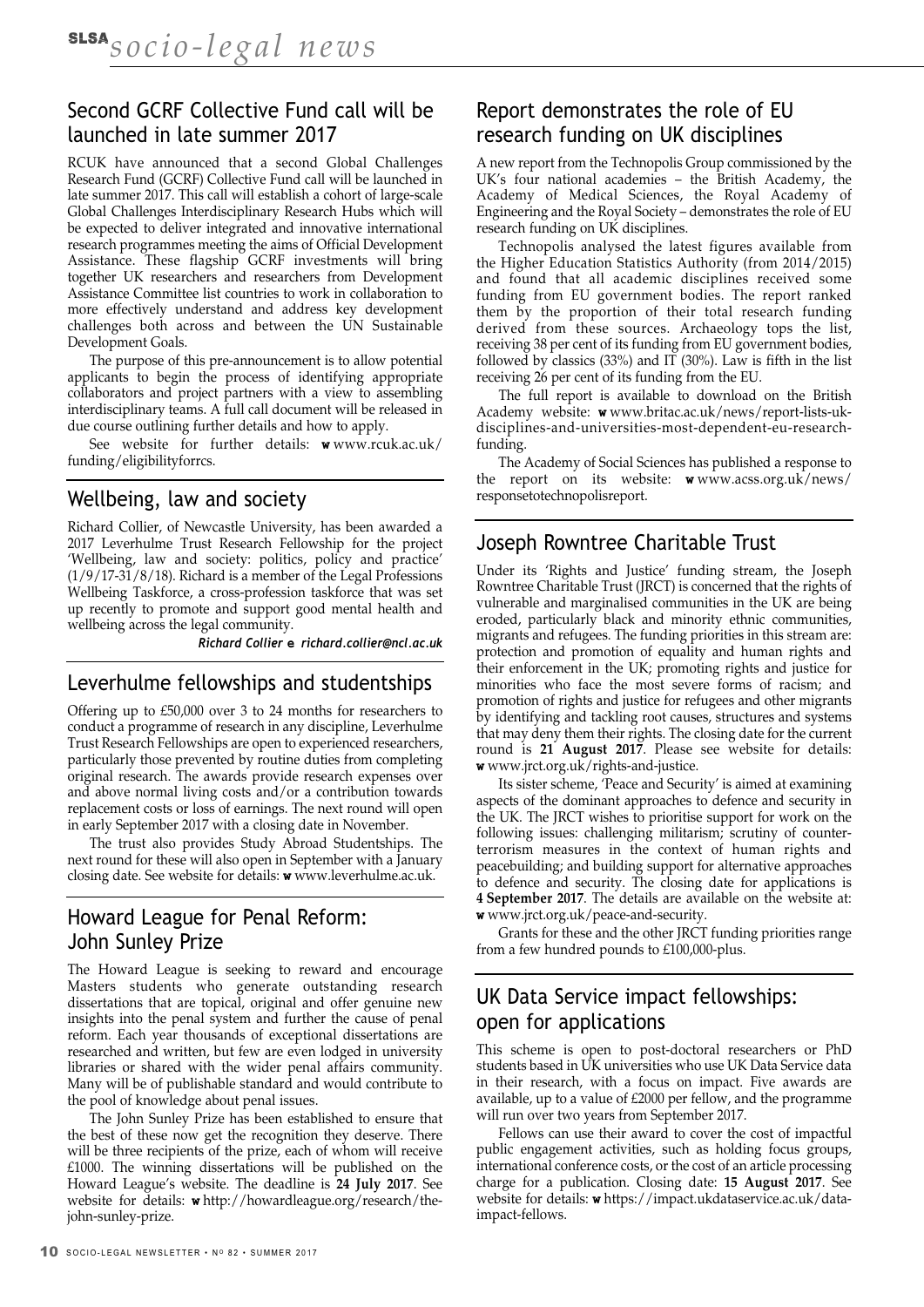#### *The UK after Brexit: Legal and policy challenges* (2017) Michael Dougan (ed), Intersentia £29 300pp

*The UK after Brexit* is the result of a cooperation between a group of leading academics from top institutions in the UK and beyond. It offers students, practitioners and scholars an authoritative, informative and thought-provoking series of analyses of some of the key challenges facing the UK legal system in and through the process of 'de-Europeanisation' – that is, in and through Brexit. It provides discursive exploration of key issues and themes for reflection and debate within multiple areas of law, broadly divided into three main areas of interest: constitutional concerns such as the relationship between Parliament and the executive, the relevance of devolution and the impact on the courts; substantive topics including employment law, environmental law, financial services, intellectual property and criminal cooperation; and issues regarding the UK's external relations, for example, its relations with the EU, membership of the World Trade Organization, ingredients for creating UK trade policy and bilateral investment policy and international security (the UN, NATO and more). The structure of this work is specifically designed to offer the clearest presentation of these analyses and constitute a critical, comprehensive resource on the effects of de-Europeanisation on the UK legal system.

*Michel Foucault* (2017) Mariana Valverde, Routledge, £88 190pp This is an exploration of the theoretical contribution of Michel Foucault to the fields of criminology, law, justice and penology. It surveys both the ways in which the work of Foucault has been applied in criminology, but also how his work can be used to understand and explain contemporary issues and policies. Moreover, this book seeks to dispel some of the common misconceptions about the relevance of Foucault's work to criminology and law.

The author clearly explains the insights that Foucault's rich body of work provides about different practices found in the fields of law, security, justice and punishment; and how these insights have been used or could be used to understand and explain issues and policies that Foucault himself did not write about, including those that had not yet emerged during his lifetime. Drawing on key texts by Foucault such as *Discipline and Punish*, and also lectures he gave at the College de France and Louvain Criminology Institute which offer a more nuanced account of the development of criminal justice, Mariana Valverde offers the essential text on Foucault and his contribution and continued relevance to criminology.

#### *The Rule of Law in the United Nations Security Council Decision-Making Process* (2017) Sherif Elgebeily, Routledge £72 208pp

The UN Security Council is entrusted under the UN Charter with primary responsibility for the maintenance and restoration of the international peace; it is the only body with the power to authorise military intervention legally and impose international sanctions where it decides. However, its decision-making process has hitherto been obscure and allegations of political bias have been made against the Security Council in its responses to potential international threats.

This book explains the necessity of a rule of law framework for the Security Council before analysing existing literature and UN documents on the domestic and international rule of law in search of concepts suitable for transposition to the arena of the Security Council. It emerges with eight core components, which form a bespoke rule of law framework for the Security Council. Against this framework, the Security Council's decision-making process since the end of the Cold War is meticulously evaluated, illustrating explicitly where and how the rule of law has been undermined or neglected in its behaviour. Ultimately, the book concludes that the Security Council and other bodies are unwilling or unable adequately to regulate the decision-making process against a suitable rule of law framework and argues that there exists a need for the external regulation of Security Council practice and judicial review of its decisions.

*Northern/Irish Feminist Judgments: Judges' troubles and the gendered politics of identity* (2017) Máiréad Enright, Julie McCandless and Aoife O'Donoghue (eds), Bloomsbury Professional £49.99 (£40 with discount code CV7) 704pp

The Northern/Irish Feminist Judgments Project inaugurates a fresh dialogue on gender, legal judgment, judicial power and national identity in Ireland and Northern Ireland. Through a process of judicial re-imagining, the project takes account of the peculiarly Northern/Irish concerns in shaping gender through judicial practice. This collection, following on from feminist judgments projects in Canada, England and Australia, takes the feminist judging methodology in challenging new directions. This book collects 26 rewritten judgments, covering a range of substantive areas. As well as opinions from appellate courts, the book includes first instance decisions and a fictional review of a Tribunal of Inquiry. Each feminist judgment is accompanied by a commentary putting the case in its social context and explaining the original decision. The book also includes introductory chapters examining the project methodology, constructions of national identity, theoretical and conceptual issues pertaining to feminist judging and the legal context of both jurisdictions. The book shines a light on past and future possibilities – and limitations – for judgment on the island of Ireland.

*Ombudsmen at the Crossroads: The legal services ombudsman, dispute resolution and democratic accountability* (2017) Nick O'Brien and Mary Seneviratne, Palgrave Macmillan £37.99 130pp

This book uses the Legal Services Ombudsman for England and Wales (LSO) as a case study to explore the development of the ombudsman concept over 20 years. The book charts the evolution of the LSO from its inception in 1990 until its replacement in 2010 by the Legal Ombudsman. It describes how the LSO reconciled its dual responsibility for consumer dispute resolution and democratic accountability and how far it succeeded in changing the mentality of the legal profession. The book relates the LSO's experience to current debates facing the ombudsman and regulatory community and highlights the continuing potential of the ombudsman institution.

#### *Alleged perpetrators of abuse as litigants in person in private family law: The cross-examination of vulnerable and intimidated witnesses* (2017) Natalie Elizabeth Corbett and Amy Summerfield, Ministry of Justice 62pp

This research study explores how the family judiciary manage cases with the cross-examination of vulnerable or intimidated witnesses by alleged perpetrators of abuse and establishes what, if any, further provisions could be considered to support them in doing so. The report presents the findings from an in-depth qualitative study based on 21 interviews with family judges and a workshop with representatives from external organisations. It was released to coincide with announcements on the Prisons and Courts Bill, which the research informed. Visit the website to download the full report: **w** www.gov.uk/ government/publications/alleged-perpetrators-of-abuse-aslitigants-in-person-in-private-family-law.

#### *Domestic fortress: Fear and the new home front* (2016) Rowland Atkinson and Sarah Blandy, Manchester University Press £85hb/£14.99pb 240pp

Fortress homes, gated communities and elaborate defensive systems have become everyday features of urban life today, highlighting depth of fear as well as desire for prestige and social display. Examples, drawn primarily from the UK, the US and Australia, enliven and illustrate this wide-reaching exploration of the legal, social, psychological and technological aspects of contemporary homes and homeowners. This book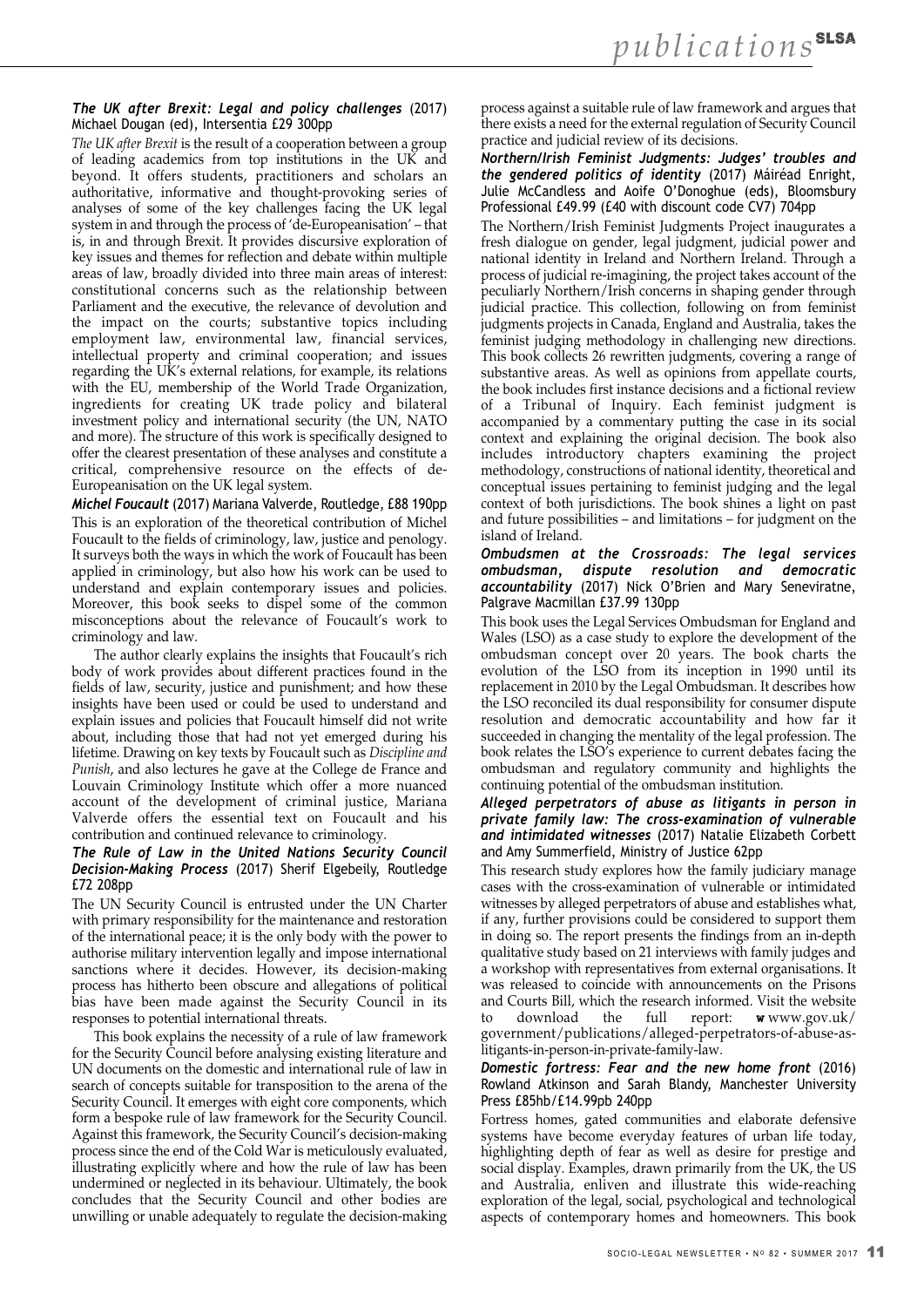offers a fresh analysis of our homes, our demands for security and anxieties about invasion, loss and finding seclusion in a worrying and divided world. Its interdisciplinary approach to homeownership and tenure connects the privatisation of wellbeing, fear of crime and financial insecurity with contemporary changes in the meaning of home, providing insightful explanations and analysis of this process over time. This book introduces the innovative concept of tessellated neoliberalism, a lens through which the relationship between the private home, political life and the economy can be understood as having transformed the home into both an asset and, paradoxically, a source of insecurity.

#### *Financial Abuse of Older Clients: Law, practice and prevention* (2017) Ann Stanyer, Bloomsbury Professional £60 320pp

*Financial Abuse of Older Clients* covers: what financial abuse is; who is vulnerable to such abuse; the vulnerable but mentally capable; who the perpetrators of financial abuse are; the form financial abuse takes, highlighting indicators and abuse red flags, typical actions of the financial abuser, typical losses and undue influence; how to prevent financial abuse and the steps that should be taken when it is discovered; the protection of the individual and how to recover assets; and foreign aspects. Filled with detailed guidance and advice and drawing together case law and legislation, it was written by a private client solicitor with nearly 30 years' experience.

#### *The Preventive Turn in Criminal Law* (2017) Henrique Carvalho, Oxford University Press £60 224pp

This book presents a theoretical examination of the rise and expansion of preventive criminal offences that have gained momentum in Anglo-American criminal justice since the latetwentieth century. It shows how recent transformations in criminal law and justice are intrinsically related to and embedded in the way liberal society and liberal law have been imagined, developed and conditioned by their social, political and historical contexts. The book starts by identifying a tension, within contemporary criminal law, between the importance given to the expression of individual autonomy and responsibility and the perceived need for prevention as a condition for the security of autonomy and the promotion of welfare. The book then traces this tension back to an intrinsic ambivalence within the modern conception of individual liberty which is both repressed and preserved by liberal conceptions of responsibility and punishment. It finds that it is this tension that ultimately grounds the rise of preventive criminal offences in recent times.

The book engages with the main contemporary literature on criminal law, prevention, risk, security and criminalisation, by deploying a theoretical perspective from both classical and contemporary works of social and political theory, including the works of Hobbes, Locke, Hegel and Bentham. It does so in order to reveal that the pervasiveness of prevention in twenty-first century criminal law not only represents the consequence of new and unprecedented features of contemporary politics and society, but also embeds long-established features of the liberal legal and political tradition.

#### *Revisiting the Law and Governance of Trafficking, Forced Labor and Modern Slavery* (2017) Prabha Kotiswaran (ed), Cambridge University Press £120 534pp

In the decades following the globalisation of the world economy, trafficking, forced labour and modern slavery have emerged as significant global problems. Primarily understood as an issue of serious organised crime, states negotiated the Palermo Protocol in 2000 under which they agreed to criminalise trafficking. Seventeen years later, leading academics, activists and policymakers from international organisations come together in this edited volume and adopt an interdisciplinary, multi-stakeholder approach to revisit trafficking through the lens of labour migration and extreme

exploitation and, in the process, rethink the law and governance of trafficking. This volume considers many key factors, including the evolving international law on trafficking, the relationship between trafficking, slavery, indenture and domestic migration law and policy, as well as newly emergent techniques of governance, including indicators, all with a view to furthering prospects for lasting economic justice in a globalised world.

*Transparency through Publication of Family Court Judgments: An evaluation of the responses to, and effects of, judicial guidance on publishing family court judgments involving children and young people* (2017) Julie Doughty, Alice Twaite and Paul Magrath, Nuffield Foundation

New research from Cardiff University's School of Law and Politics and funded by the Nuffield Foundation suggests that guidance given to judges to routinely publish their judgments is not being consistently followed, leaving the public with a patchy understanding of the family justice system in England and Wales. Issued in 2014, the guidance was intended to address perceptions, especially in the media, of 'secrecy' and 'justice behind closed doors' when important decisions are made about children in family courts. These claims arise from the way that court rules ensure most family cases are held in private, to protect children and other vulnerable parties, and are subject to reporting restrictions preventing such parties being identified.

The guidance requires judges to send fully anonymised versions of their judgments in certain types of case to BAILII, a freely accessible legal research website. The intention was to enable both the press and the public to have a better understanding of the family justice system, by making it more transparent. However, following concerns expressed about poor anonymisation and some risks of jigsaw identification, and also observations that relatively few cases seemed to be appearing on BAILII, an evaluation of the effects of the guidance was undertaken by Cardiff University's School of Law and Politics, funded by the Nuffield Foundation. See the website for the full report: **w** www.nuffieldfoundation.org/news/family-courttransparency-plans-fall-short-judges-struggle-find-timepublish-judgments-safely.

#### *The Penal Voluntary Sector* (2017) Philippa Tomczak, Routledge £88 188pp

The penal voluntary sector and the relationships between punishment and charity are more topical than ever before. In recent years in England and Wales, the sector has featured significantly in both policy rhetoric and academic commentary. Penal voluntary organisations are increasingly delivering prison and probation services under contract and this role is set to expand. However, the diverse voluntary organisations which comprise the sector, their varied relationships with statutory agencies and the effects of such work remain very poorly understood. This book provides a wide-ranging and rigorous examination of this policy-relevant but complex and little studied area. It explores what voluntary organisations are doing with prisoners and probationers, how they manage to undertake their work, and the effects of charitable work with prisoners and probationers. The author uses original empirical research and an innovative application of actor–network theory to enable a step change in our understanding of this increasingly significant sector and develops the policy-centric accounts produced in the last decade to illustrate how voluntary organisations can mediate the experiences of imprisonment and probation at the micro and macro levels. Demonstrating how the legacy of philanthropic work and neoliberal policy reforms over the past 30 years have created a complex three-tier penal voluntary sector of diverse organisations, this cutting-edge interdisciplinary text will be of interest to criminologists, sociologists of work and industry and those engaged in the voluntary sector.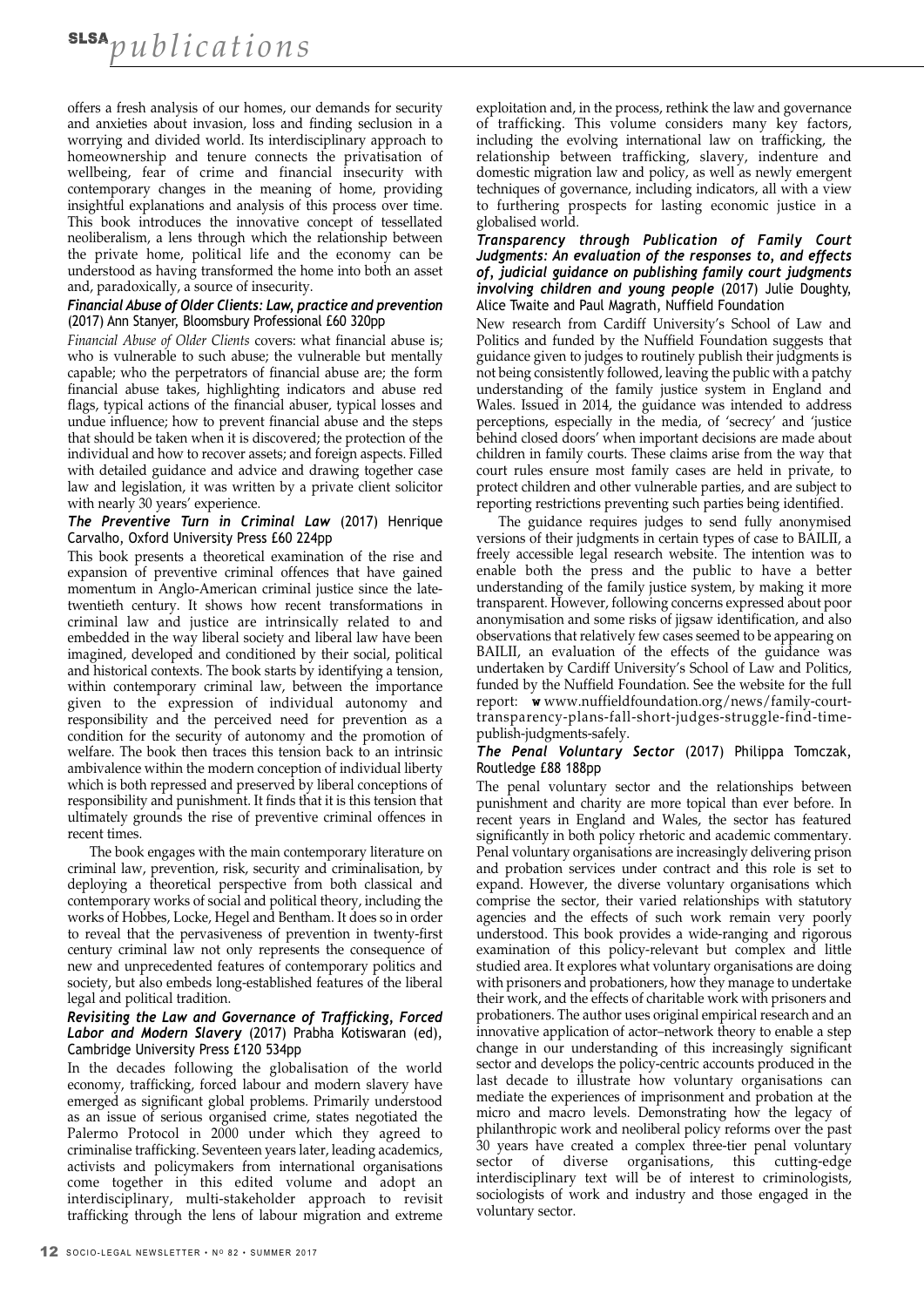#### *Rationale-based Defences in Criminal Law* (2017) Mark Dsouza, Hart Publishing £65 (£52 with 'CV7' discount code at checkout) 216pp

Although it is often accepted that rationale-based defences to criminal liability can be justificatory or excusatory, disagreements about how best to conceptualise the categories of justification and excuse have appeared so interminable that some theorists argue that they should be abandoned altogether. This book offers a novel, principled and intuitively appealing conceptual account of the natures of justifications and excuses, showing how they differ and why the distinction between them matters. The monograph breaks new ground by defending a model of rationale-based defences that turns solely on the quality of the defendant's reasoning. This model is shown to generate appealing liability outcomes, advance convincing solutions to questions that have puzzled criminal lawyers for years, and offer suggestions for doctrinal reform that are both normatively sound and practical. By proposing new ways to think about defences, this book makes an original contribution to criminal law theory that will be of benefit to academics, practitioners and persons interested in law reform.

#### *Human Rights Encounter Legal Pluralism: Normative and empirical approaches* (2017) Giselle Corradi, Eva Brems and Mark Goodale (eds), Hart £50 (£40 with discount code 'SLSA' at checkout) 312pp

This collection of essays interrogates how human rights law and practice acquire meaning in relation to legal pluralism, that is, the co-existence of more than one regulatory order in a same social field. As a social phenomenon, legal pluralism exists in all societies. As a legal construction, it is characteristic of particular regions, such as post-colonial contexts. Drawing on experiences from Latin America, sub-Saharan Africa and Europe, the contributions in this volume analyse how different configurations of legal pluralism interplay with the legal and the social life of human rights. At the same time, they enquire into how human rights law and practice influence interactions that are subject to regulation by more than one normative regime. Aware of numerous misunderstandings and of the mutual suspicion that tends to exist between human rights scholars and anthropologists, the volume includes contributions from experts in both disciplines and intends to build bridges between normative and empirical theory.

#### *Heritage, Culture and Rights: Challenging legal discourses* (2017) Andrea Durbach and Lucas Lixinski (eds), Hart Publishing £75 (£60 with discount code 'SLSA' at checkout) 3122pp

Cultural heritage law and its response to human rights principles and practice has gained renewed prominence on the international agenda. The recent conflicts in Syria and Mali, China's use of shipwreck sites and underwater cultural heritage to make territorial claims, and the cultural identities of nations postconflict highlight this field as an emerging global focus. In addition, it has become a forum for the configuration and contestation of cultural heritage, rights and the broader politics of international law. The manifestation of tensions between heritage and human rights is explored in this volume, in particular in relation to heritage and rights in collaboration and in conflict and heritage as a tool for rights advocacy.

#### *Final Judgments: The death penalty in American law and culture* (2017) Austin Sarat (ed), Cambridge University Press £85 186pp

This volume explores the significance and meaning of finality in capital cases. Questions addressed in this book include: how are concerns about finality reflected in the motivations and behaviour of participants in the death penalty system? How does an awareness of finality shape the experience of the death penalty for those condemned to die as well as for capital punishment's public audience? What is the meaning of time in capital cases? What are the relative weights according to finality versus the need for error

correction in legal and political debates? And how does the meaning of finality differ in capital and non-capital cases? Each chapter examines the idea of finality as a legal, political and cultural fact. *Final Judgments* deploys various theories and perspectives to explore the death penalty's finality.

#### *Delivering Family Justice in Late Modern Society in the Wake of Legal Aid Reform* (2017) Mavis Maclean (ed), Routledge £90 168pp

Legal aid for family cases in private law (mainly divorce and separation) – where the state is not directly involved as it is in public law cases where there are issues of domestic violence or neglect or abuse of children – came to an abrupt end, together with help for welfare and immigration cases, on 1 April 2013 when the Legal Aid Sentencing and Punishment of Offenders Act 2012 came into effect. This book presents an account of the wide-ranging problems which the researchers and practitioners expected to ensue. Sadly, their fears have been realised in many areas of legal help and advice. In 2014, the National Audit Office took the view that, although the Ministry of Justice had succeeded in making considerable savings in the cause of austerity, it had failed to investigate or understand the impact of these cuts on the individuals concerned and society as a whole. This book was previously published as a special issue of the *Journal of Social Welfare and Family Law*.

#### **Articles**

Gráinne McKeever and Mark Simpson have published 'Worlds of welfare collide: implementing a European unemployment benefit scheme in the UK' (2017) 19(1) *European Journal of Social Security* 21 and Mark's article, 'The social union after the coalition: devolution, divergence and convergence' (2017) 46(2) *Journal of Social Policy* 251 is based on research part-funded by an SLSA PhD Fieldwork Grant.

#### *Journal of Law and Society*

#### **Articles**

- The dock on trial: courtroom design and the presumption of innocence – Meredith Rossner, Davit Tait, Blake McKimmie and Rick Sarre
- Between law and transnational social movement organisations: stabilising expectations of global public goods – Mark Hanna
- Seeking shelter in personal insolvency law: recession, eviction and bankruptcy's social safety net – Joseph Spooner
- The 'reasonable man', his nineteenth-century 'siblings' and their legacy – Chris Dent
- Collective litigation and the constitutional challenges to decriminalise homosexuality in Singapore – Lynette Chua

#### **Book reviews**

Carol S Steiker and Jordan M Steiker, *Courting Death: The Supreme Court and capital punishment* – Jon Yorke

## *N e w s l e t t e r a d v e r t i s i n g*

We have a limited amount of space available in the newsletter for advertisements. Rates are as follows (no VAT to add).

- $\bullet$  back cover:  $f650$
- inside back cover: £500
- l other inside whole pages (excluding pages 2 and 3) £400
- half page: £200
- **l** quarter page: £100
- inserts: £350 (for 1300 inserts supplied by advertiser)
- Contact **e** marieselwood@btinternet.com.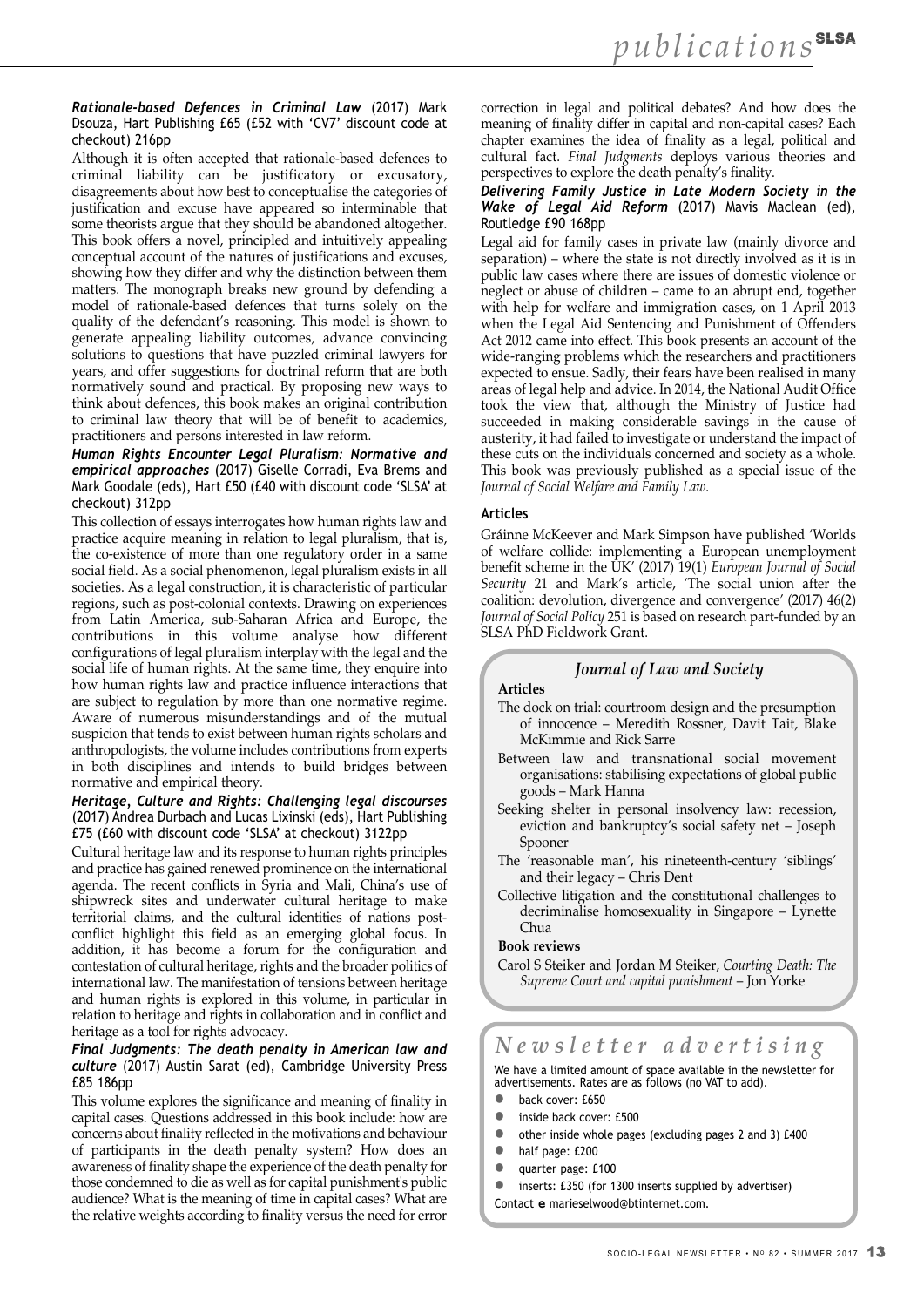#### l **FIRST WOMEN LAWYERS: INDIVIDUAL STRUGGLES**

*29 June 2017: St Mary's University, Twickenham, London* The symposium is entitled: 'Individual struggles of the "successful" – Williams, Morrison, Normanton and the rest of the 1922 cohort'. See website for details: **w** www.ticketsource.co.uk/event/174781.

### l **NORTH EAST PGR LAW FORUM CONFERENCE**

*30 June 2017: Northumbria University, Newcastle* Theme: 'Intersections between law and research: how legal research is being done and its impact'. See website for details: **w** www.northumbria.ac.uk/about-us/news-

events/events/2017/06/north-east-pgr-law-forum-conference.

## l **SOCIETAL CONSTITUTIONS IN TRANSNATIONAL REGIMES**

*30 June—I July 2017: Law Building, Cardiff University* Please see website for details: **w** http://sites.cardiff.ac.uk/events/ view/societal-constitutions-in-transnational-regimes.

#### l **BREXIT IN CONTEXT: HISTORY, POLITICS AND SOCIETY** *3 July 2017: University of Northampton*

Keynote speaker: Professor Glen O'Hara, Oxford Brookes University. Please see link for details: **w** www.slsa.ac.uk/images/2017spring/ CfP\_Brexit\_in\_Context\_-\_3\_July\_\_2017.pdf.

#### l **A CONFERENCE ON REGULATION AND CRIMINOLOGY: LOOKING BACK, THINKING FORWARD**

*3 July 2017: Liberty Building, University of Leeds*

This event is free but registration is required. Please see website for details: **w** www.law.leeds.ac.uk/events/2017/regulation-andcriminology-looking-back-thinking-forward.

#### l **KNOWLEDGE EXCHANGE SYMPOSIUM: ECONOMIC, SOCIAL AND CULTURAL RIGHTS AND SUSTAINING PEACE — DEVELOPING NEW INSIGHTS INTO PEACEBUILDING** *5 July 2017: Lancaster University*

This event will build on a previous workshop in Geneva in February 2017. Please see website for details: **w** http://wp.lancs.ac.uk/escrpeacebuilding/events.

#### l **VULNERABILITY IS GOOD: THE IMPLICATIONS FOR LAW OF POSITIVE ACCOUNTS OF VULNERABILITY**

*5 July 2017: Rector's Drawing Room, Exeter College, Oxford* Keynote speaker: Professor Martha A Fineman. There are a limited number of spaces available. If you are interested in attending please email Daniel Bedford **e** daniel.bedford@port.ac.uk.

#### l **IREDELL CONFERENCE FOR POSTGRADUATE STUDENTS: BEYOND THE HORIZON — ADVANCEMENTS IN LAW IN THE 21ST CENTURY**

*7 July 2017: Lancaster University*

Please see website for details: **w** www.slsa.ac.uk/images/ 2017spring/Iredell\_Confernce\_2017\_Call\_for\_Abstracts.pdf.

#### l **INTERNATIONAL CONGRESS ON LAW AND MENTAL HEALTH**

*9—14 July 2017: Charles University, Prague* Full details of this congress are available on the website: **w** https://ialmh.org/congress/prague-2017.

#### l **WG HART LEGAL WORKSHOP ON LAW, SOCIETY AND ADMINISTRATION IN A CHANGING WORLD**

*10—11 July 2017: Institute of Advanced Legal Studies, London* The event will explore political, institutional, economic and cultural factors that influence the emergence and development of legal regimes for controlling administrative power. See website for details: **w** www.sas.ac.uk/events/event/7966.

#### l **JURIS DIVERSITAS: FIFTH ANNUAL CONFERENCE**

#### *10—12 July 2017: Lyon, France*

Please see website for details: **w** http://jurisdiversitas.blogspot.co.uk/ 2016/12/juris-diversitas-5th-annual-conference.html.

#### l **SIXTH BIENNIAL CONFERENCE ON APPLIED LEGAL STORYTELLING**

*11—13 July 2017: Washington College of Law, Washington DC, USA* Please see website for details: **w** www.lwionline.org/conferences/ sixth-biennial-conference-on-applied-legal-storytelling.

#### l **SYMPOSIUM: COMPASSION — CHILD AND FAMILY LAW**

*13 July 2017: Institute of Advanced Legal Studies, London* A symposium exploring compassion through presentations and discussion, including speakers from academia, practice, the charitable sector and the judiciary. See website for details: **w** www.eventbrite.co.uk/e/symposium-compassion-child-familylaw-tickets-31856575876.

#### l **URBAN LAW DAY 2017**

*14 July 2017: Institute of Advanced Legal Studies, London* Urban Law Day 2017 brings together academics and practitioners interested in urban legislation. Please see website for details: **w** http://ials.sas.ac.uk/research/research-centres/sir-william-dalecentre-legislative-studies/urban-law-project.

#### l **WORLD CONGRESS OF THE IVR: WORKSHOP ON LEGAL PLURALISM AND CULTURAL DIVERSITY IN LAW** *16—21 July 2017: Maltepe University, Istanbul*

The annual meeting of the International Association for the Philosophy of Law and Social Philosophy. See website for details: **w** https://philevents.org/event/show/29594.

#### l **'A RIGHT TO DIE?': SOCIO-LEGAL PERSPECTIVES** *18 July 2017: Keele University*

An event exploring cutting-edge themes associated with assisted dying and euthanasia. Please see website for details: **w** www.eventbrite.co.uk/e/a-right-to-die-socio-legal-perspectivestickets-32321336989.

#### l **INTERNATIONAL SOCIETY FOR FAMILY LAW: 16TH WORLD CONFERENCE**

*27—29 July 2017: Vrije Universiteit of Amsterdam* Theme: 'Family law and family realities'. Please see website for details: **w** http://acfl.nl/en/isfl-2017-world-congress.

#### l **VICTIMS OF CRIME CONFERENCE: VICTIMS' VOICES — REFORM, INNOVATION AND ACTION** *6—7 September 2017: Brisbane, Australia*

Please see website for details of this Griffith University event: **w** www.griffith.edu.au/criminology-law/griffith-criminologyinstitute/national-victims-of-crime-conference-2017.

#### l **LAW AND CULTURE CONFERENCE: ANARCHY**

*7—8 September 2017: St Mary's University, Twickenham* The event aims to stimulate a topical discussion that crosses disciplinary, geographic, academic and conceptual boundaries. Please see website for details: **w** www.stmarys.ac.uk/events/2017/ 09/law-and-culture-conference?filtered=1.

#### l **INSTITUTE OF PLACE MANAGEMENT: FOURTH INTERNATIONAL BIENNIAL CONFERENCE**

*7—8 September 2017: Manchester Metropolitan University* Organised by the Institute of Place Management. Please see website for details: **w** www.placemanagement.org/events/4th-institute-ofplace-management-conference.

#### l **EUROPEAN SOCIETY FOR INTERNATIONAL LAW ANNUAL CONFERENCE**

*7—9 September 2017: University of Naples Frederico II, Italy* Theme: 'Global public goods, global commons and fundamental values: the responses of international law'. Please see website for details: **w** www.esil-sedi.eu/node/1444.

#### l *SOCIAL AND LEGAL STUDIES***: AN INTERNATIONAL JOURNAL: 25TH ANNIVERSARY CELEBRATION**

*15 September 2017: City Law School, University of London* The Editorial Board invites guests to its anniversary party. Please see website for details: **w** www.city.ac.uk/events/2017/september/sociallegal-studies-journal.

#### l **NEW ADVANCES IN RESTORATIVE JUSTICE THEORY AND PRACTICE: CCJS 30TH ANNIVERSARY CONFERENCE** *18 September 2017: Weetwood Hall, Leeds*

This is a University of Leeds event. Please see website for details: **w** http://store.leeds.ac.uk/conferences-andevents/essl/conferences/new-advances-in-restorative-justice-theoryand-practice-ccjs-30th-anniversary-conference.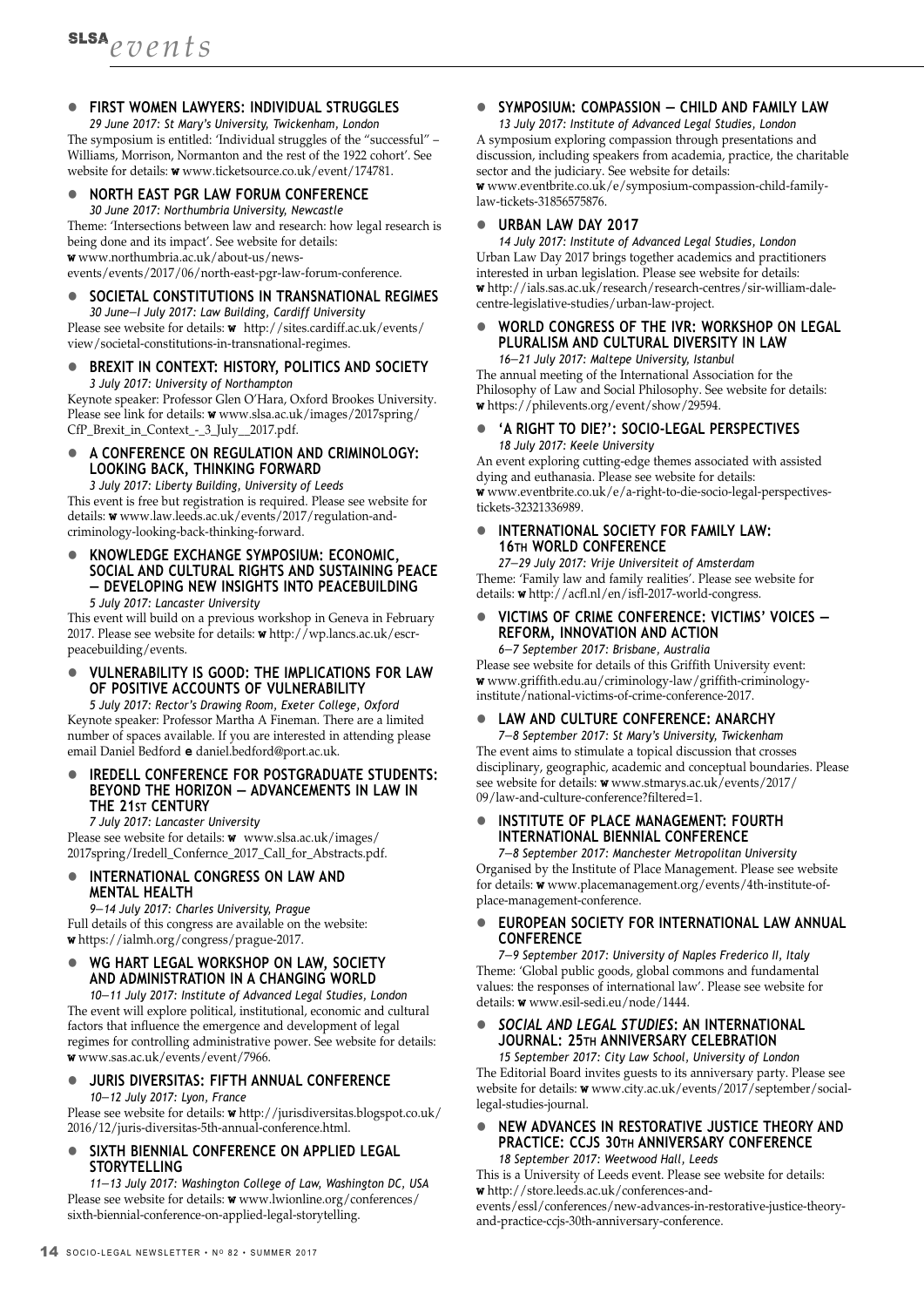#### l **APPROACH TO INEQUALITIES: WHOSE BUSINESS IS IT?**

*20 September 2016: University of Northampton* Please see website for details: **w** www.northampton.ac.uk/events/approaches-to-inequalities-

whose-business-is-it-a-one-day-conference.

#### l **LAW, TRANSLATION AND MIGRATION: AN ENLIGHTENING RELATIONSHIP**

#### *21 September 2017: Birmingham Law School*

This is an SLSA-sponsored event under our Seminar Competition scheme. It will not only further our understanding of the intersection of law and translation, but it will advance knowledge and analysis on migration. Please see webpage for details: **w** www.birmingham.ac.uk/ schools/law/events/2017/law-translation-migration.aspx.

#### l **THE FUTURES OF LEGAL EDUCATION**

*26 September 2017: The Open University, Milton Keynes* Keynote speaker: Fiona Cownie. See website for details: **w** www.eventbrite.co.uk/e/the-futures-of-legal-education-tickets-33297363310.

#### l **MEMORY LAWS: LEGAL REGULATION OF HISTORICAL INTERPRETATIONS**

*13 October 2017: Research Centre of the Slovenian Academy of Sciences and Arts, Ljubljana, Slovenia*

Please see website for details: **w** http://ikss.zrc-

sazu.si/en/novice/call-for-papers-memory-laws-legal-regulation-ofhistorical-interpretations#v.

#### l **WORLD CONFLICT RESOLUTION DAY 2017: CONVERSATIONS ABOUT PEACE-BUILDING AND MEDIATION**

*19 October 2017: The Apothecary, Stafford*

A conversation between family mediators, those mediating and reconciling within faith communities and those working for peace. See website for details: **w** www.fmcstaffs.co.uk/training/booking.

l **THE FUTURE OF THE COMMERCIAL CONTRACT IN SCHOLARSHIP AND LAW REFORM: THE INTERFACE BETWEEN PUBLIC INTERNATIONAL LAW AND SUBSTANTIVE CONTRACT LAW: CALL FOR PAPERS**

*20 October 2017: Institute of Advanced Legal Studies, London* Convenors: Dr Maren Heidemann, Associate Research Fellow at IALS and Dr Joseph Lee, University of Exeter. Closing date: **30 June 2017**. Please see website for details: **w** www.sas.ac.uk/events/event/8311.

#### l **ABORTION ACT 1967: A PROMISE FULFILLED?** *24—25 October 2017: Royal College of Obstetricians and Gynaecologists, London*

Closing date for booking: **2 August 2017**. Please visit website for details: **w** www.bristol.ac.uk/law/abortion-act-conference.

#### l **DEATH IN PUNISHMENT**

*25—26 October 2017: Bartolomé House, Winter Street, Sheffield* Organised by the Centre for Criminological Research, University of Sheffield. Please see website for details: **w** www.sheffield.ac.uk/law/ research/clusters/ccr/conferences/death\_in\_punishment.

#### l **POWER, PROPERTY AND THE LAW OF TRUSTS REVISITED: ROGER COTTERRELL'S CONTRIBUTION TO CRITICAL TRUSTS SCHOLARSHIP**

*25—26 October 2017: Kent University, Canterbury* Those interested can register their interest on the webpage. Further details will be posted in due course. The SLSA is a co-sponsor of this event via our Seminar Competition: **w** www.kent.ac.uk/law/ research/centres-and-groups/equity.html?tab=forthcoming-events

l **CRIMINAL JUSTICE AND ACCOUNTABILITY IN AFRICA: NATIONAL AND REGIONAL DEVELOPMENTS** *26—27 October 2017: Queen Mary University of London, Mile End*

*Road, London* Organised by Queen Mary Criminal Justice Centre in collaboration with the Centre of African Studies at SOAS, University of London Please see website for details: **w** www.soas.ac.uk/cas/events/ 26oct2017-criminal-justice-and-accountability-in-africa---national-andregional-developments-.html.

#### l **UK IVR ANNUAL CONFERENCE: LAW, RATIONALITY AND THE MARKET: CALL FOR ABSTRACTS AND PANELS**

*17—18 November 2017: School of Law, University of Sheffield* UK meeting of the International Association for the Philosophy of Law and Social Philosophy. Call closes: **31 July 2017**. Please see link for details: **w** www.sheffield.ac.uk/law/research/ conferences/ivrannualconference.

#### l **LSAANZ CONFERENCE 2017: CALL FOR ABSTRACTS**

*6—9 December 2017: Otago University, Dunedin New Zealand* Law and Society Association of Australia and New Zealand conference, hosted by the Otago Legal Issues Centre and New Zealand Maori Centre for Research Excellence. Closing date: **14 July 2017**. See website for details: **w** www.otago.ac.nz/lsaanz/index.html.

#### l **REDESIGNING JUSTICE: PROMOTING CIVIL RIGHTS, TRUST AND FAIRNESS — CALL FOR PAPERS** *21—22 March 2018: Keble College, Oxford*

Organised by the Howard League for Penal Reform. Call closes: **4 December 2017**. See website for details: **w** http://howardleague.org/events/redesigning-justice-promotingcivil-rights-trust-and-fairness.

## l **MODERN STUDIES IN PROPERTY LAW: CALL FOR PAPERS**

*10 April 2018: UCL Laws, Bentham House, London* Keynote address by Lady Justice Gloster. Closing date: **25 August 2017**. Please see website for details:

**w** www.laws.ucl.ac.uk/event/mspl2018.

#### l **19TH INTERNATIONAL ROUNDTABLE FOR THE SEMIOTICS OF LAW: CALL FOR PAPERS**

*23—25 May 2018: Örebro University, Sweden* Closing date: **1 December 2017**. Please see link for details: **w** www.slsa.ac.uk/images/2017spring/ 19th\_International\_Roundtable\_for\_the\_Semiotics\_of\_Law.docx.

#### l **ELDER LAW AND ITS DISCONTENTS**

*18—19 June 2018: Tel Aviv University, Israel* Please see link for details: **w** www.slsa.ac.uk/images/2017spring/ Call\_for\_Papers\_Elder\_Law.pdf

#### l **NATIONAL CENTRE FOR RESEARCH METHODS: RESEARCH METHODS FESTIVAL 2018**

*3—5 July 2018: University of Bath* Please see website for details:

**w** www.ncrm.ac.uk/news/show.php?article=5506.

## SLSA membership benefits

Benefits of SLSA membership include:

- $\bullet$ three 16-page (minimum) newsletters per year;
- lpersonal profile in the SLSA online directory;
- l discounted one-day and SLSA Annual Conference fees;
- $\bullet$ weekly ebulletin;
- leligibility for grants (research, fieldwork and training);
- l eligibility for funding schemes (Seminar Competition, Research Training Grants and Mentoring Awards);
- leligibility for SLSA prizes;
- lmembers' priority in newsletter publications pages;
- ldiscounted student membership (with first year free);
- $\bullet$ free annual Postgraduate Conference;
- $\bullet$ student bursaries for SLSA Annual Conference;
- $\bullet$  discounts on subscriptions to <sup>a</sup> selection of law journals;
- $\bullet$ discounts on selected books;
- $\bullet$ special membership category for retired members;
- . . . and much more. Visit **<sup>w</sup>** www.slsa.ac.uk for details.